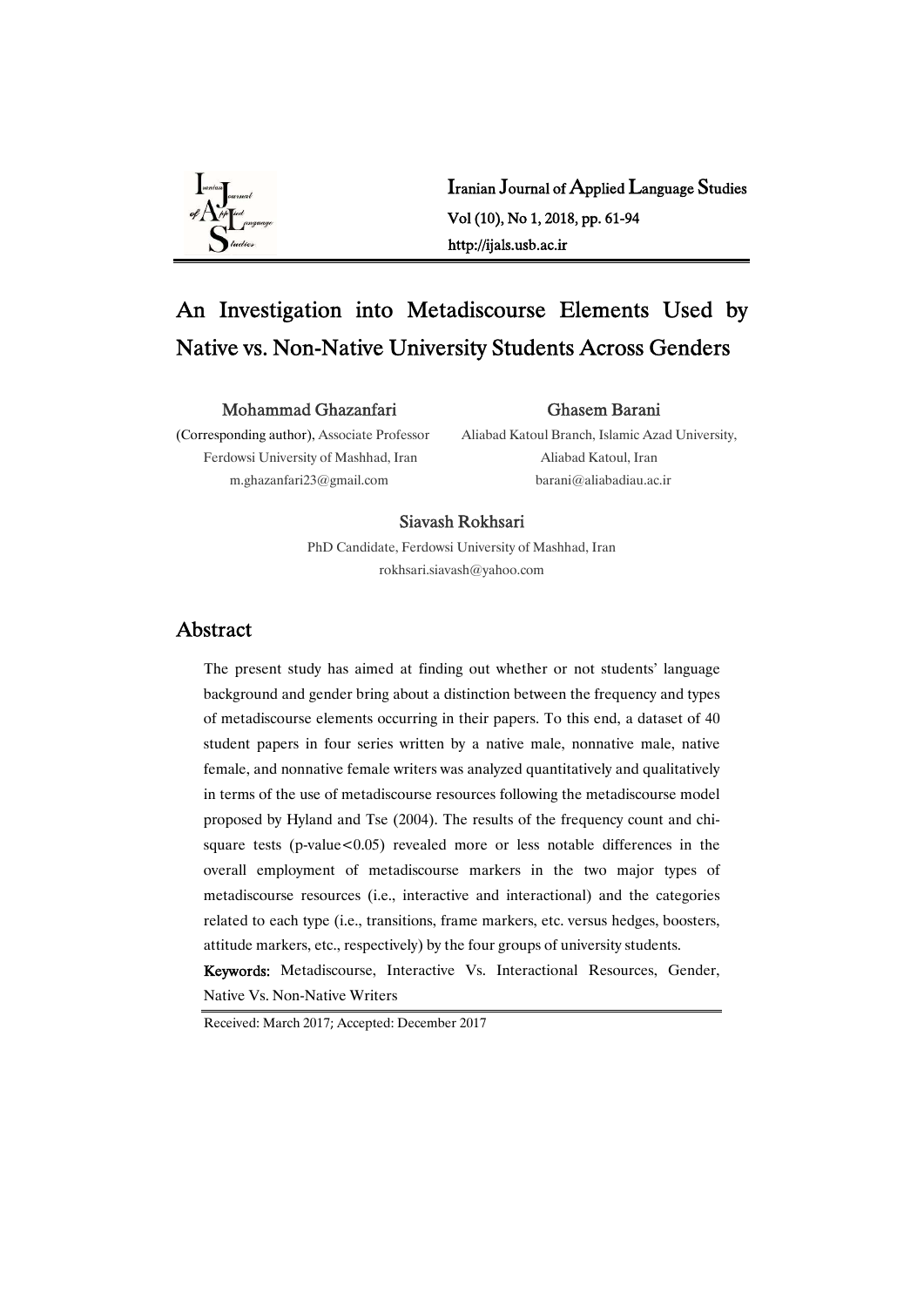## 1. Introduction

Studies of metadiscourse gained prominence among other revolutionary perspectives developed by the early 1990s. These new perspectives were against the strong emphasis on propositional meaning in text analysis (Vande Kopple, 2002). In actual fact, metadiscourse emerged as an alternative to more traditional views in which language was regarded merely as a propositional and expository medium.

The term 'metadiscourse' was first coined by Harris (1959) to label those features in texts which contained no essential information by themselves but commented on information-carrying parts of a text. The concept of metadiscourse has been further elaborated and investigated by such researchers like Williams (1981), Vande Kopple (1985), Crismore (1989), and Hyland (2005, 2015). As a strategy to increase text readability through cohesion and coherence, metadiscourse has also been termed as a self-referentiality technique (Ventola & Mauranen, 1991) and a pre-revealing feature or metamessage (Johns, 1997). It has also been extensively identified as metalanguage (Lyons, 1977), non-topical linguistic material (Lautamatti, 1978), metatalk (Schriffin, 1980), discourse about discourse or communication about communication (Vande Kopple, 1985), and 'signaling devices' (Crismore, 2004) among many other definitions in the literature.

Metadiscourse is a widely employed term in current discourse analysis and English for Academic Purposes, but it has not always been used to represent the same concept. Traditionally, metadiscourse elements have been categorized into textual and interpersonal ones. Early in its emergence, metadiscourse was conceived as writers' attempt to help target receivers in shaping their perception of a text (Harris, 1959). According to Perez-Ltanada  $(2003)$ , the textual and interpersonal metadiscourse can be viewed from two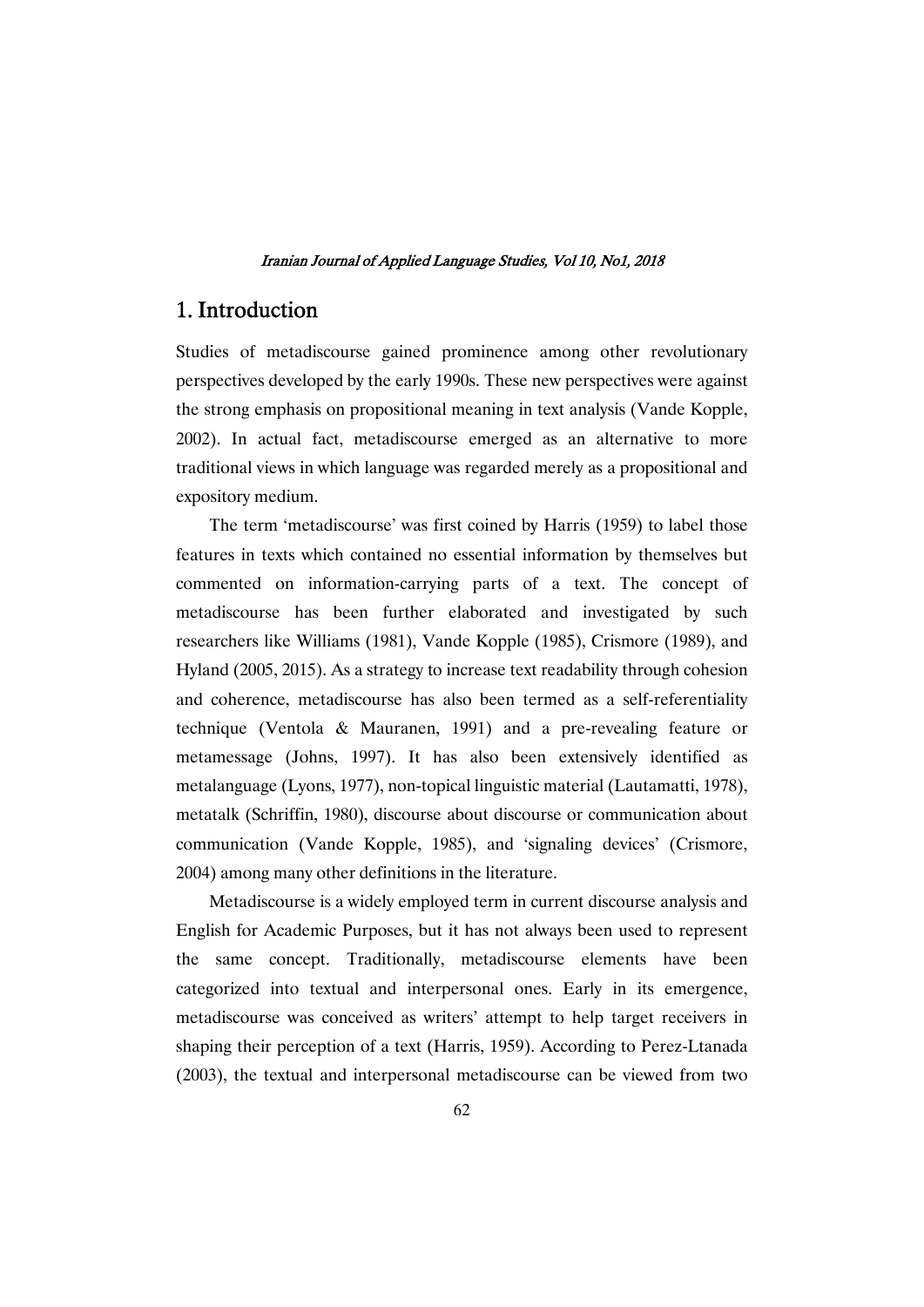convergent disciplines, cognitive and pragmatic. From the cognitive perspective, textual metadiscourse enables the audience to recreate the organizing structure of the text, identify the logical connection of contents, process the incoming information more readily and activate the necessary schemata for communication. From the pragmatic view, the interpersonal metadiscourse enables them to make sense of writer or speaker's implicatures and attitudes. Textual metadiscourse reflects the organization of discourse, and interpersonal metadiscourse represents the writer's stance towards both the information in the text and his target readers. In these early approaches, the concept of metadiscourse was restricted to those aspects which refer to internal elements of the text itself. These elements are regarded as building blocks to construct the text as a text.

This early simplistic view of metadiscourse has been refined and redefined and has come to be seen in the interactive model as a cover term for a variety of tools adopted by writers to explicitly organize their texts, engage their audience, and indicate their stance to both their material and their readers (Hyland, 2005, 2015). This revisited concept of metadiscourse was inspired by the ground-breaking studies in the 1980s such as those by Vande Kopple (1985) and Crismore (1989). According to this more recent view, language is not used solely to convey information about the world outside; it also acts to present the information through organizing the text itself, engaging the readers, and shaping their understanding. This promising account of metadiscourse supports the fact that academic texts do not merely provide a plausible representation of external realities, but use language as a tool to put forward a credible picture of thewriters.

The interactive perspective, therefore, regards metadiscourse as a coherent set of interpersonal resources used to organize a discourse or the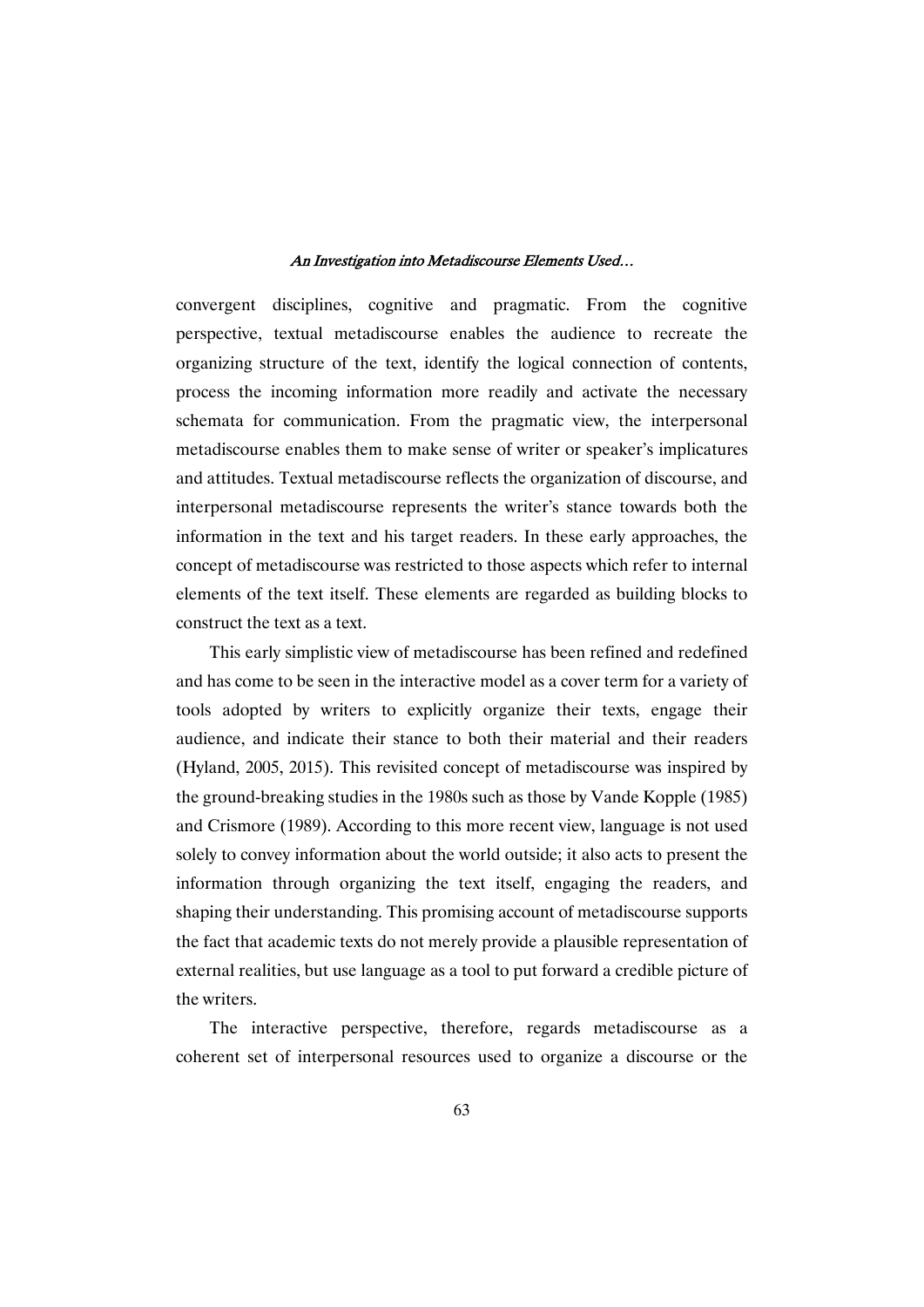writer's stance towards either its content or the reader (Hyland, 2000). Interactive mechanisms used in the interactive domain of metadiscourse allow the writer to control readers' access to information in such a way that impose his or her desired interpretations. Metadiscourse is regarded as a self-revealing linguistic device reflecting the three parties involved in communication: the written text, the writer, and the assumed readers of that text (Crismore, 1989; Hyland, 2004). It discloses how writers reflect themselves in their words to involve readers, indicate their directive and organizing effort, commitments, and attitudes (Hyland & Tse, 2004).

If we come to an understanding that a considerable portion of meaning buried in each text deals with the internal interaction of printed words and the reader, then we can come to a conclusion that metadiscourse is a tool to make the information coherent, understandable and persuasive to certain audience. It can be argued that all metadiscourse elements are part of interpersonal aspects of texts as they provide writers with a rich repertoire of linguistic tools to tailor their requirements with the needs and expectations of their readers.

In this new understanding of metadiscourse, the Hallidayan division between the textual and the interpersonal planes of discourse was abandoned, and Thompson's (2001) explanation of interactive and interactional resources as two inter-related aspects of interaction was adopted. This interpersonal image of metadiscourse seems to be the most comprehensive and probably advantageous one. The interactive features in this framework are used to organize propositional content so that the target readers find it coherent and convincing. The interactional subcategories take account of the ways writers manage the interaction by stepping into the text and commenting on their message.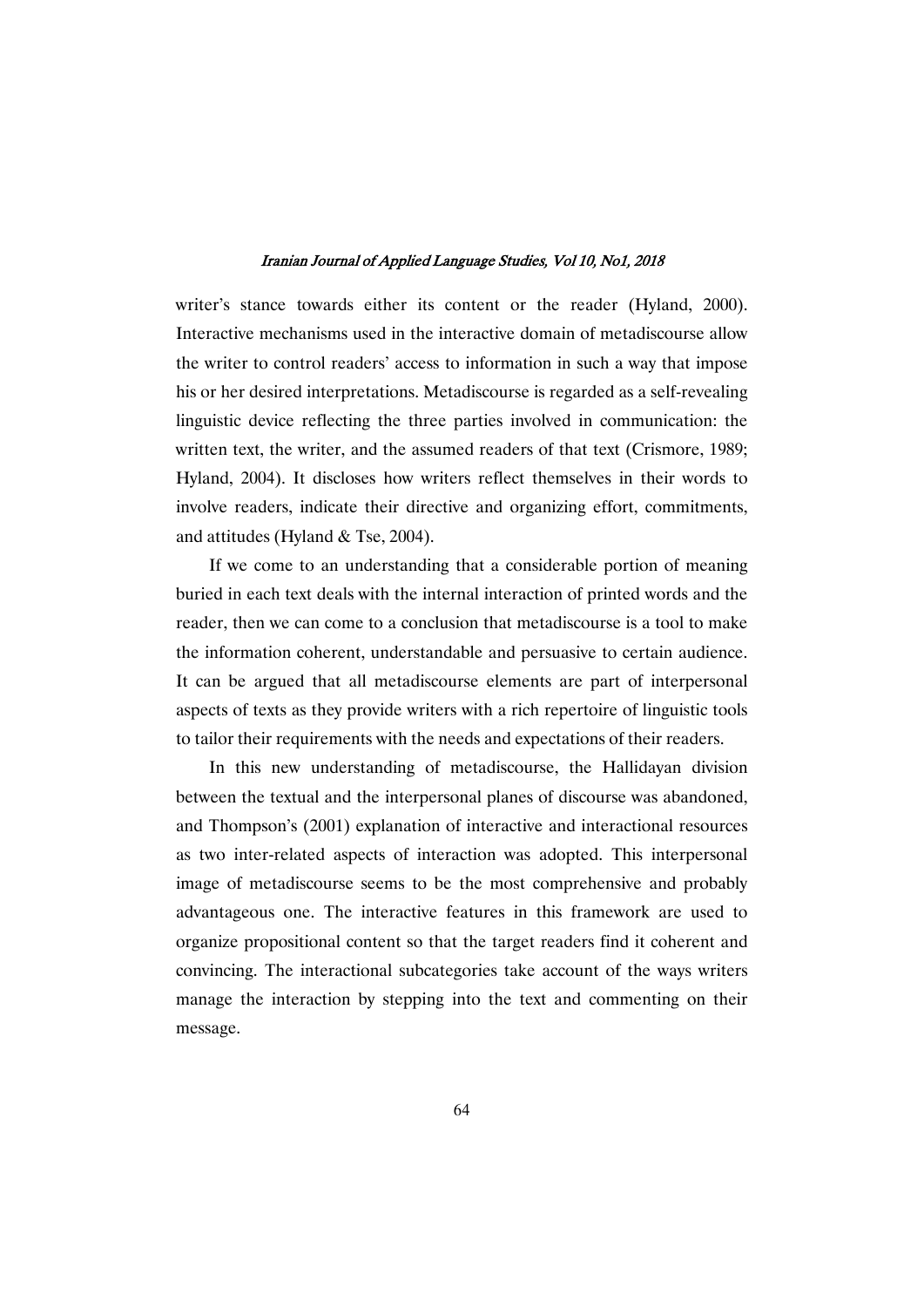Metadiscourse in academic discourse has enjoyed extensive attention as a central rhetorical tool which could considerably influence the communicative ability of the members of the academic community. Swales (1990) illustrates the discourse community as having apparatus for communication among its members; thus, taking advantage of specific genres in communicating their aims. As you might expect, the multilingual members of these communities attempt to follow relatively comparable patterns in their behavior so as to maintain their membership (Bizzell, 1992). Here, writing is used as a social act by these members to communicate among themselves and with other communities

In the literature, academic discourse has been approached through two perspectives. From the more traditional point of view, academic texts are a mere account of findings and arguments expressed through a distant and objective piece of writing. Discourse is composed of facts that solely support a larger one. In the second perspective, which is more widely accepted, discourse is regarded as a form of social engagement, entailing interaction between writers and their audience. Widdowson (1984) suggests that academic discourse requires writers to consider the target readers and their relevant schema, processing needs, and reaction to the text. Crismore and Farnswarth  $(1990)$  also emphasize the interaction between writer and readers in academic genres.

Metadiscourse has been studied in various genres including casual conversation (Schiffrin, 1980), company annual reports (Hyland, 1998) slogans and headlines (Fuertes–Olivera et al., 2001); newspaper discourse (Le, 2004; Dafouz-Milne, 2008) and more extensively in academic genres. Various researchers studied how the knowledge of metadiscourse elements could help university students in their writing and reading comprehension. Camiciottoli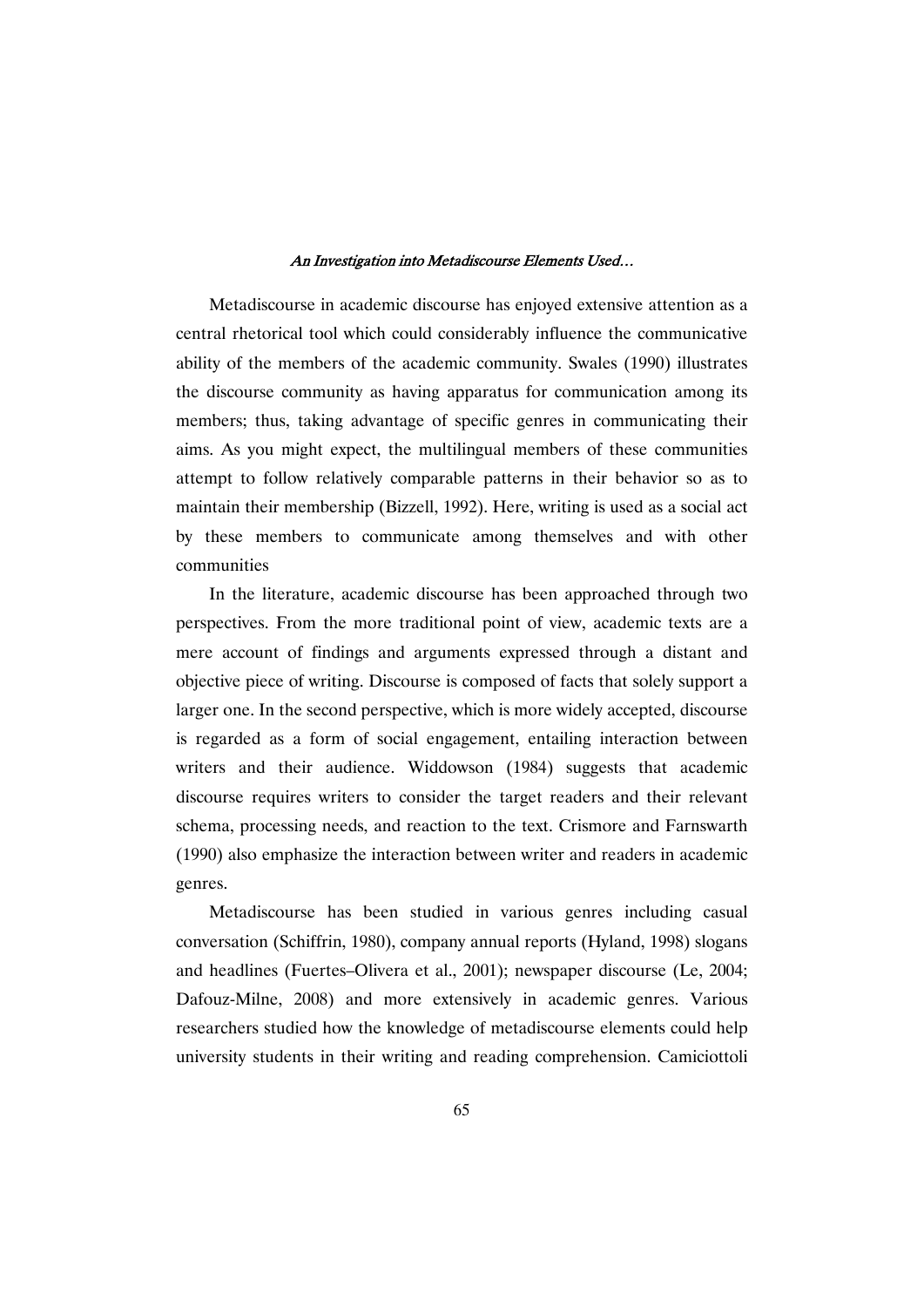(2003), for example, examined the effect of metadiscourse on reading comprehension of Italian university students and found that the higher frequency of some types of metadiscourse could improve students' reading comprehension. Steffensen and Cheng (1996) have also studied the effect of instruction of metadiscourse elements on the writing performance of university students. They concluded that the higher variety and frequency of using metadiscourse led to better writing performance. More recently, Fu and Hyland  $(2014)$  examined some of the ways that interaction results in the success of two journalistic genres: popular science and opinion articles. The analysis of 200 popular science and 200 opinion texts showed that despite the broadly similar audience and sources of these genres, authors structure their interactions very differently, contributing to the rhetorical distinctiveness of these genres and variations in communicative purposes.

Contrasting English and other languages regarding academic genres have been the subject of various inter-language and intercultural studies over the last few decades. Various studies inspired by the contrastive rhetoric of Kaplan (1966) have tried to compare rhetorical conventions of different cultures and languages with English (Conner, 1996), first and foremost with the intention of disclosing how nonnative speakers use rhetorical resources differently from their English counterparts when trying to communicate with other members of their discourse communities. A variety of differences in rhetorical elements were revealed in studies between native and nonnative speakers. For example, Mauranen (1993) studied English texts written by non-native Finnish and Native Anglo-American students. She concluded that Anglo-Americans tried to be as explicit as possible in their writing as they used more metadiscourse markers than Finnish students. Vassileva (2001) compared Bulgarian and English research articles and found substantial differences between the two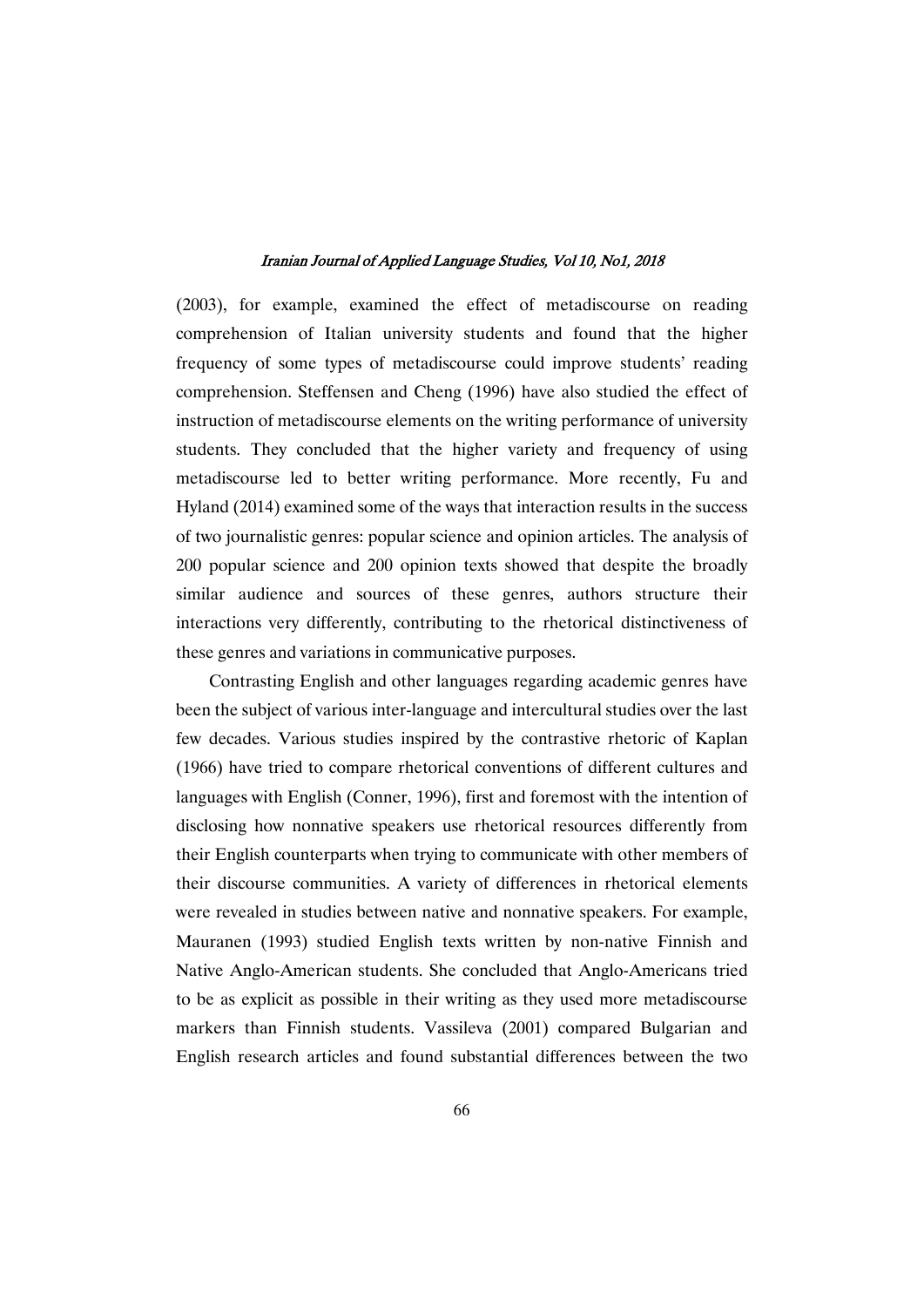languages regarding the use of metadiscourse elements. Crismore, Markkanen, and Steffensen (1993) investigated texts written by Finnish and English native writers in terms of metadiscourse elements and explain the observed differences from the perspective of sociocultural motivations.

Academic texts written in different languages or by native and non-native writers have been compared and contrasted in the context of various academic genres such as book reviews (e.g., Moreno & Sua<sup> $\degree$ </sup> rez, 2008, 2009 regarding Spanish and English; Bondi, 2009 regarding English and Italian; Vassileva, 2000, 2001 regarding English and Bulgarian; Mauranen, 1993 regarding English and Finnish languages), Abstracts (e.g., Swales & Van Bonn, 2007; Molino, 2010), textbooks (e.g., McCabe, 2004) and research articles (e.g., Salager-Meyer et al., 2003; Moreno, 2004; Sheldon, 2009). The findings of the study by Mardani (2017) revealed that meta-discourse markers play a very significant role in persuasive texts in both writing and translating. His study centered on writing and translating in the Persian language concerning the use of metadiscourse in persuasive texts.

Lee and Subtirelu (2015) investigated teachers' use of metadiscourse in EAP lessons and academic lectures. Two corpora of instructor contributions to classroom discourse were compared to examine the influence of pedagogical content and context on teachers' enactment of metadiscourse in the classroom and found that the aspects of teaching and learning influence teachers' use of metadiscourse in significant ways: EAP teachers seem to be more concerned with explicitly framing the discourse primarily to set up classroom tasks and engendering greater student involvement and participation, while university instructors' priority lies in establishing relationships between ideas in the unfolding arguments of lectures. Kawase (2015) investigated how research writers construct metadiscourse in the introductions of their Ph.D. theses and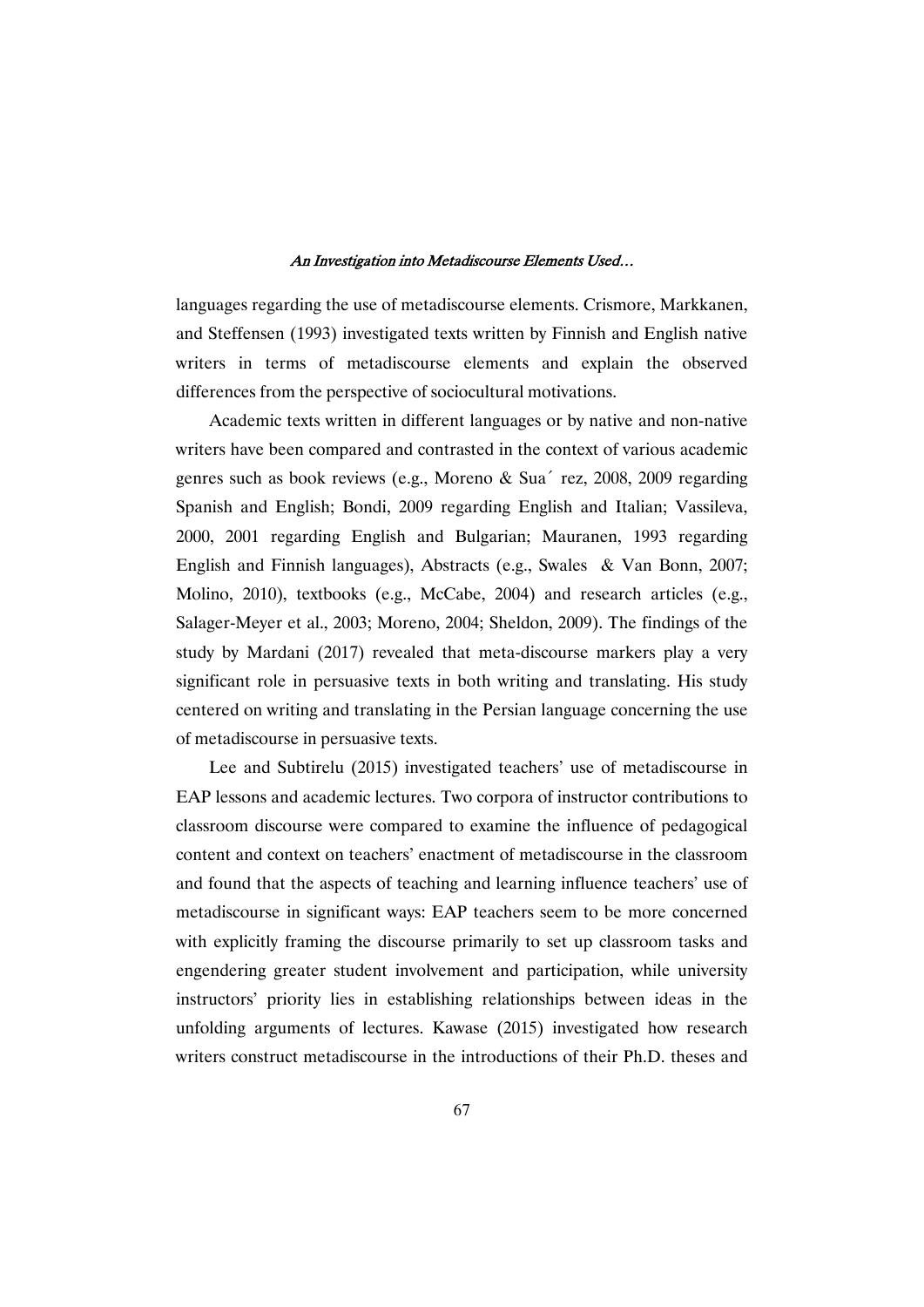subsequently published research articles. He found that the majority of the writers make greater use of metadiscourse in their article introductions.

Alyousef (2015) explored the use of metadiscourse markers in three multimodal management reports written by 10 international Masters' of Accounting students and found a high frequency of interactive and interactional markers in the orthographic texts compared with a lack of implicit interactive markers and a high frequency of implicit interactional markers in the tables and graphs.

Bruce  $(2014, 2016)$  examined the expression of criticality in the literature review that occurs in the Introduction sections of academic journal articles in two social science disciplines: applied linguistics and psychology. The findings show systematic use of three generic elements to establish this type of stance: recursive use of content-structuring moves, the metadiscourse device of attitude markers and a concessive contrast relation between propositions.

An inseparable aspect of metadiscourse is a gender-specific investigation of metadiscoursal resources used by men and women. These types of analysis are practiced to reveal how men and women rely on various metadiscoursal strategies to express their meaning through the texts to their target audience.

It has been found that male and female writers resort to different linguistic resources in their academic writing in order to express themselves and communicate with peer researchers (Tannen, 1994; Herring, Johnson & Dibenedetto, 1995; Holmes, 1995). I have further been suggested that women tend to adopt a more polite and personal stance in their arguments, while men are more willing to be competitive and assertive (Flynn, 1988). However, Cambridge others refuted such claims and argued that men and women project themselves almost in the same way in their writing (Lynch & Strauss-Noll, 1987). Some more recent empirical efforts within specific disciplinary cultures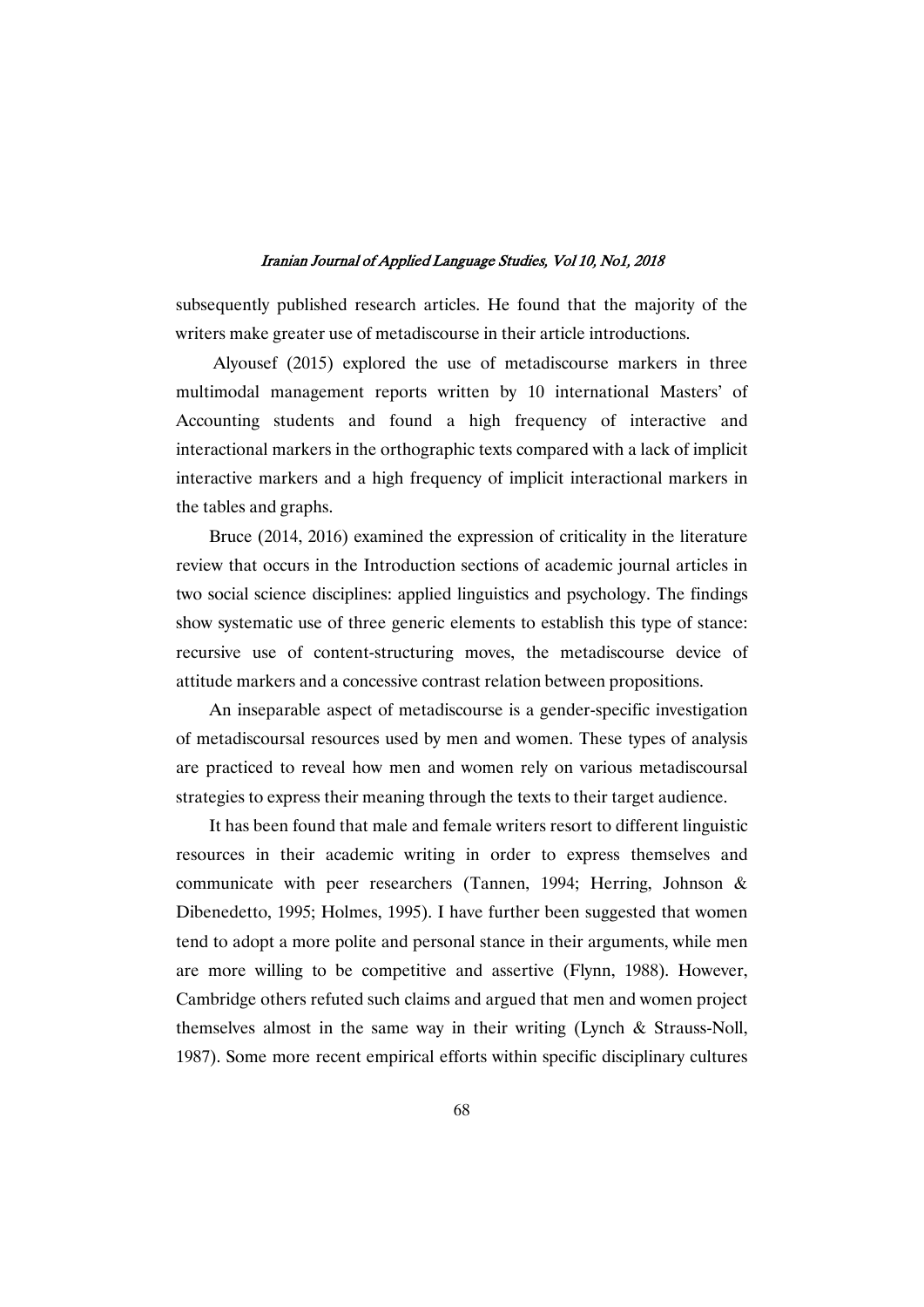(e.g., Tse  $&$  Hyland, 2006) have backed up earlier claims regarding the effect of gender on academic discourse.

As documented in the literature, writers' gender can influence the interpersonal metadiscourse tools they choose to express themselves. The advent of studies in the domain of gender-based preferences in using linguistic forms can be traced back to 1970s (Grey, 1998). Since that time, various studies have been carried out on the role of gender in the choice of linguistic resources. The majority of investigations into gender differences with respect to metadiscoursal choices were focused on spoken language. The subject of these studies has normally been conversation and findings have more or less supported gender-differences in using various linguistic resources. As an example, Tannen (1994) found that women used more supportive and cooperative styles in their talks, while men employed more competitive strategies which led to their dominance in mixed-gender conversation.

Holmes' (1984) study is among the scarce studies which were done in the context of written language. The result of his study on English essays revealed that females used interpersonal metadiscourse more significantly than males. Female writers employed 'attitude markers', 'commentary markers' and 'interpretive markers' including code glosses, illocution markers, and announcements more frequently than men. However, male writers tended to use textual metadiscourse including connectives, sequencers, topicalizers, and reminders; and used hedges more than their female counterparts did. In another study with a similar focus, Crismore et al. (1993) compared the frequency of metadiscourse in persuasive essays of male and female university students. They found that both males and females used interactional metadiscourse elements more frequently than interactive ones, but females used them more than males. The result of an interesting study by Janssen and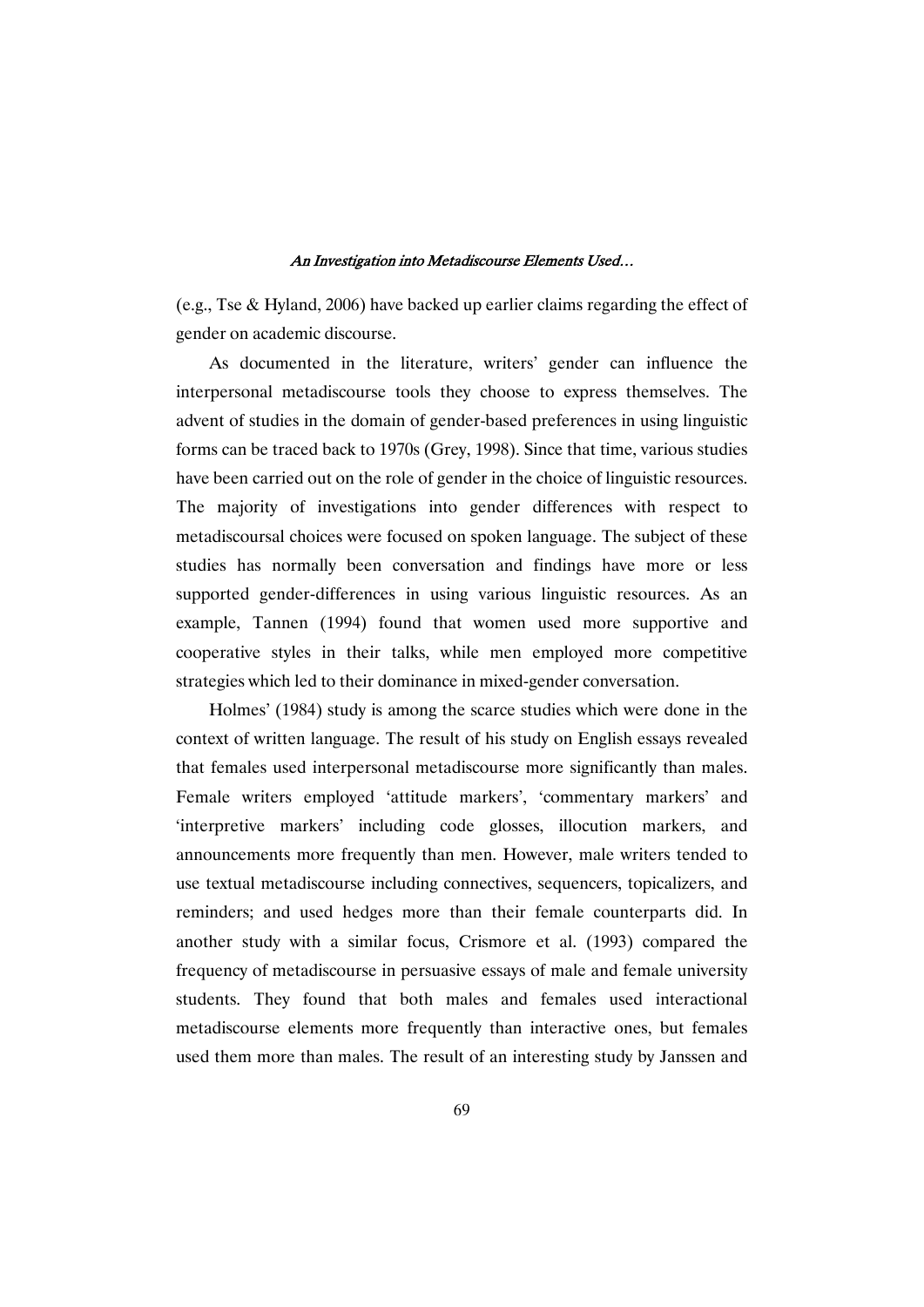Murachver (2004) revealed that the choice of topic had a decisive effect on the type of language used by male and female writers. Female writers tended to reflect their preferential elements in socio-emotional texts, but male writers favored elements more prominent in politics. They came to a conclusion that certain choices of topics can eliminate the effect of gender on the application of metadiscourse types. In a similar study conducted by Herring and Paolillo  $(2006)$ , it was found that male preferential elements were prominent in filters, while female preferential ones were more significant in dairies. In a more recent investigation on the role of gender on academic book reviews by Tse and Hyland (2008), it was revealed that both genders employed the interactional metadiscourse features significantly more than interactive, particularly by male writers. Male writers were more directed at using 'boosters', 'hedges', 'engagement markers', and 'self mentions'. Regarding interactive features, female writers tended to use more transitions. However, the observed differences between the two groups in terms of using code glosses were negligible.

This study seeks to compare employment of metadiscourse resources – namely, interactive and interactional ones with their sub-categories as proposed by Hyland (2005) -- in student papers written by university students with different language backgrounds (i.e., native and non-native ones) and genders in order to find out whether they follow similar or different patterns in using metadiscourse markers, and to reveal how they project their identity as native or non-native speakers of English.

The study further attempts to bridge the gap in the literature regarding the interaction of language background and gender in the use of metadiscourse elements in a written academic genre, namely, student papers. More specifically, the study aims to address the following four research questions: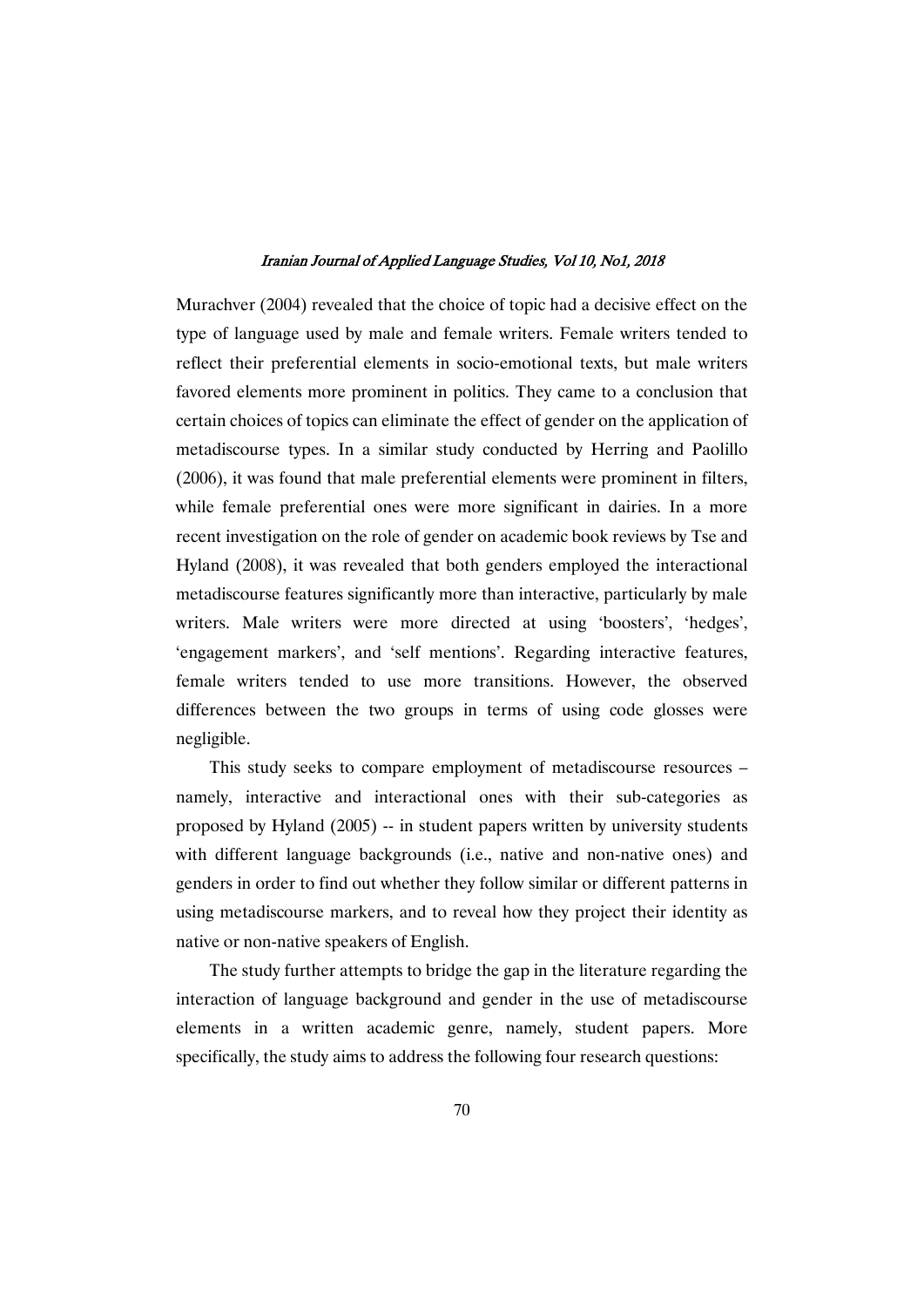- 1. Is there any significant difference between metadiscourse elements used by Native and Non-native female writers (NF vs. NNF) in their research articles in English?
- 2. Is there any significant difference between metadiscourse elements used by Native and Non-native male writers (NM vs. NNM) in their research articles in English?
- 3. Is there any significant difference between metadiscourse elements used by female and male native writers (FN vs. MN) in their research articles in English?
- 4. Is there any significant difference between metadiscourse elements used by female and male non-native writers (FNN vs. MNN) in their research articles in English?

## 2. Methodology

### 2.1. The Materials

The materials for this study consisted of 40 student papers written in English by university students. They were selected randomly from four sub-corpora (10 from each group) including texts written by native female writers, native male writers, nonnative female writers, and nonnative male writers (henceforth, abbreviated to NF, NM, NNF, and NNM, respectively). All the research articles were available in the form of electronic versions, and they could be scrutinized for metadiscourse features by the Concordance software. It is worth mentioning that the reference sections of articles were not included in the corpora. A brief description of the material used in the study is presented in table 1. The research articles were selected from the Michigan Dataset of Upper-level Student Papers (2009) which is a collection of around 830 A grade papers (roughly 2.6 million words) from a range of disciplines across four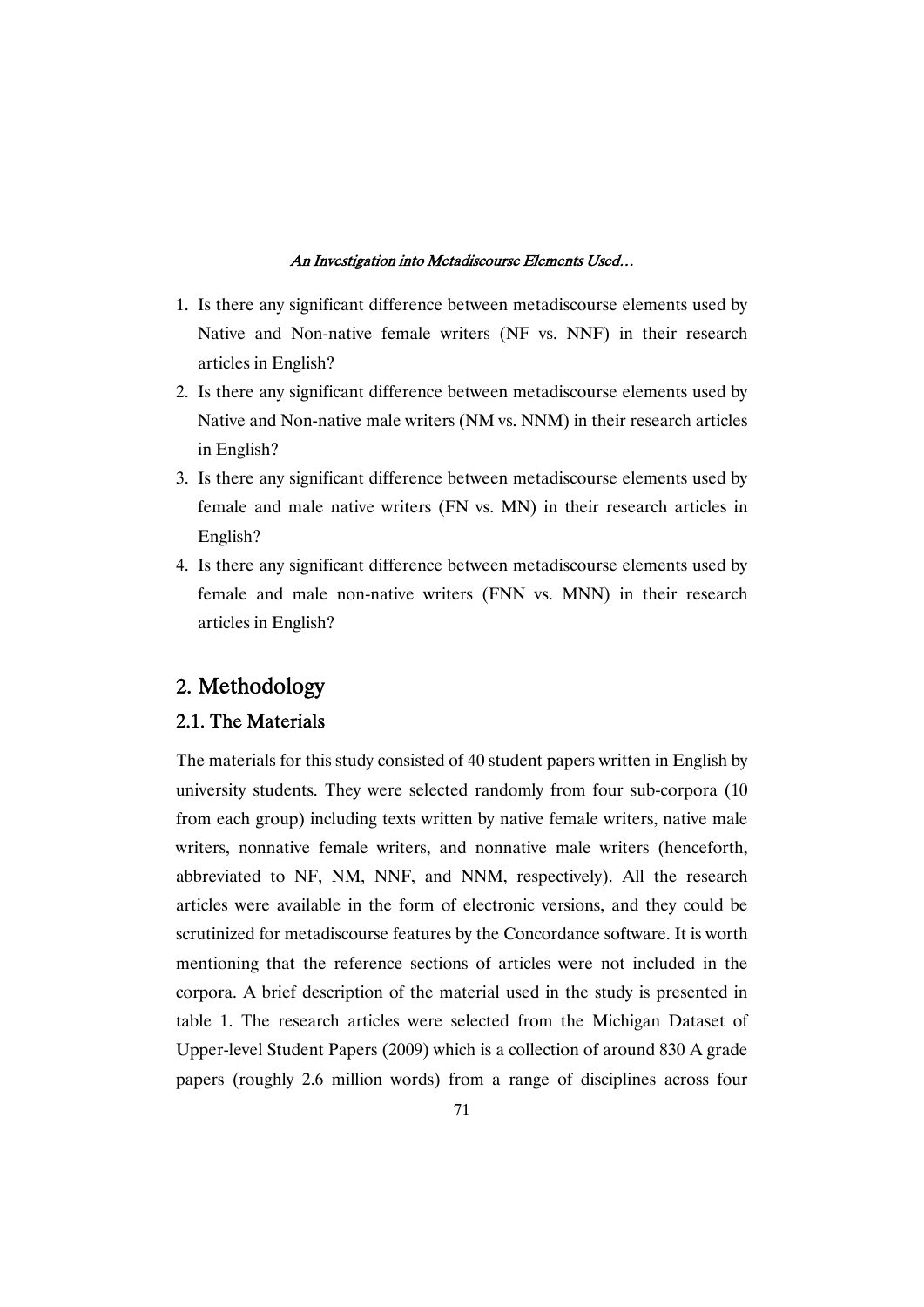academic divisions (Humanities and Arts, Social Sciences, Biological and Health Sciences, Physical Sciences) of the University of Michigan. The genre of student paper normally involves a (more or less) novice text producer addressing an expert audience – that is, academic people.

|                              |           | Table 1. Dataset Summary |           |           |         |
|------------------------------|-----------|--------------------------|-----------|-----------|---------|
|                              | N F       | NМ                       | NN F      | NN M      | Total   |
| No of papers                 | 10        | 10                       | 10        | 10        | 40      |
| Total number of words 29,228 |           | 28,991                   | 31,772    | 31,565    | 121,556 |
| Range                        | 2253-3905 | 1650-4543                | 1690-4655 | 1424-5126 |         |

## 2.2.Instruments

### 2.2.1. Framework of Analysis

For the purpose of carrying out metadiscourse exploration in the current study, a recent metadiscourse framework introduced by Hyland and Tse (2004) and Hyland (2005) was used. In this model, Hyland and Tse (2004) categorized metadiscourse items into two major divisions, each of which including five subcategories. The definitions and examples of each category are presented briefly in Table 1 and more comprehensively listed in Appendix A.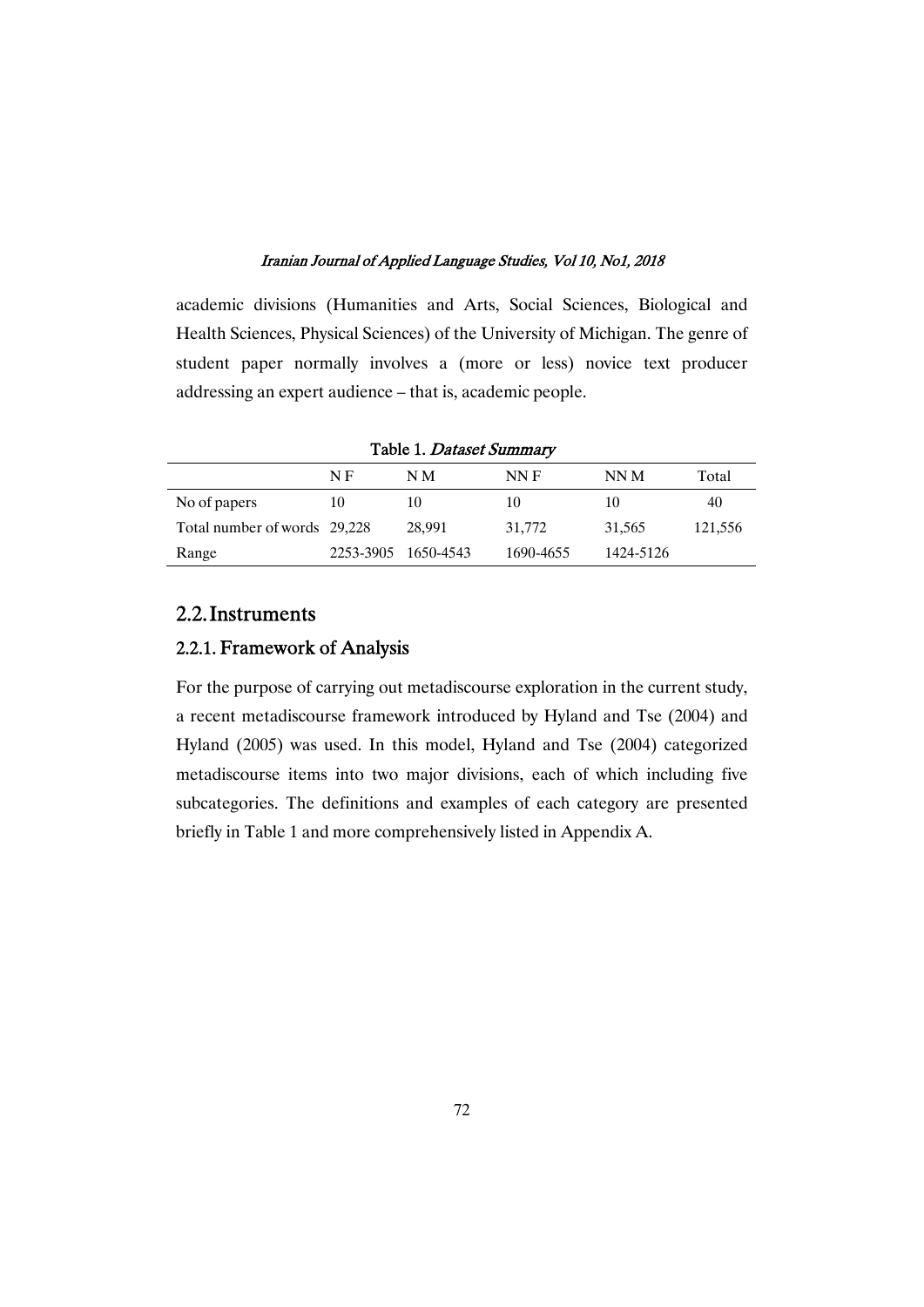Table 2. An Interpersonal Model of Metadiscourse (adapted from Hyland, 2005, p. 49)

| Category           | Definition                                               | Examples                |
|--------------------|----------------------------------------------------------|-------------------------|
| <b>Interactive</b> | Help to guide the reader through the text                |                         |
| <b>Transitions</b> | Express relations between clauses                        | Yet, still, but,        |
| Frame markers      | refer to discourse acts, sequences, and stages           | in sum, then, now,      |
| Endophoric         | refer to information in other parts of text              | noted above, see figure |
| markers            |                                                          | x earlier               |
| Evidentials        | refer to information from other texts                    | Date, name, cite, etc.  |
| Code glosses       | elaborate propositional meaning                          | Namely, I mean, e. g.   |
| Interactional      | Involve the reader in the text Resources                 |                         |
| Hedges             | withhold commitment and open dialogue                    | about, almost, seems    |
| <b>Boosters</b>    | emphasize certainty and close dialogue                   | must, never, no doubt   |
| Attitude           | propositional<br>writers'<br>attitude<br>expresses<br>to | !, admittedly, agree    |
| markers            | information                                              |                         |
| Self-mentions      | explicit reference to author(s) I; we; my; me; our       | I, we, the author       |
| Engagement         | explicitly build relationship with reader                | allow, let us, suppose  |
| markers            |                                                          |                         |

### 2.2.2. Concordance Software Program

The AntConc 3.2.1 text concordance software was used in exploring metadiscourse elements. This program is a comprehensive text scrutinizing instrument that searches for pre-specified elements in the dataset. A picture of the result page of AntConc program is given in appendix B.

### 2.3. Procedure of Data Collection and Analysis

Each dataset was electronically searched for the items which commonly perform metadiscourse functions in academic writing (see appendix A), using AntConc concordance program and the instances were recorded for further analysis. Then, each individual token which was a potential example of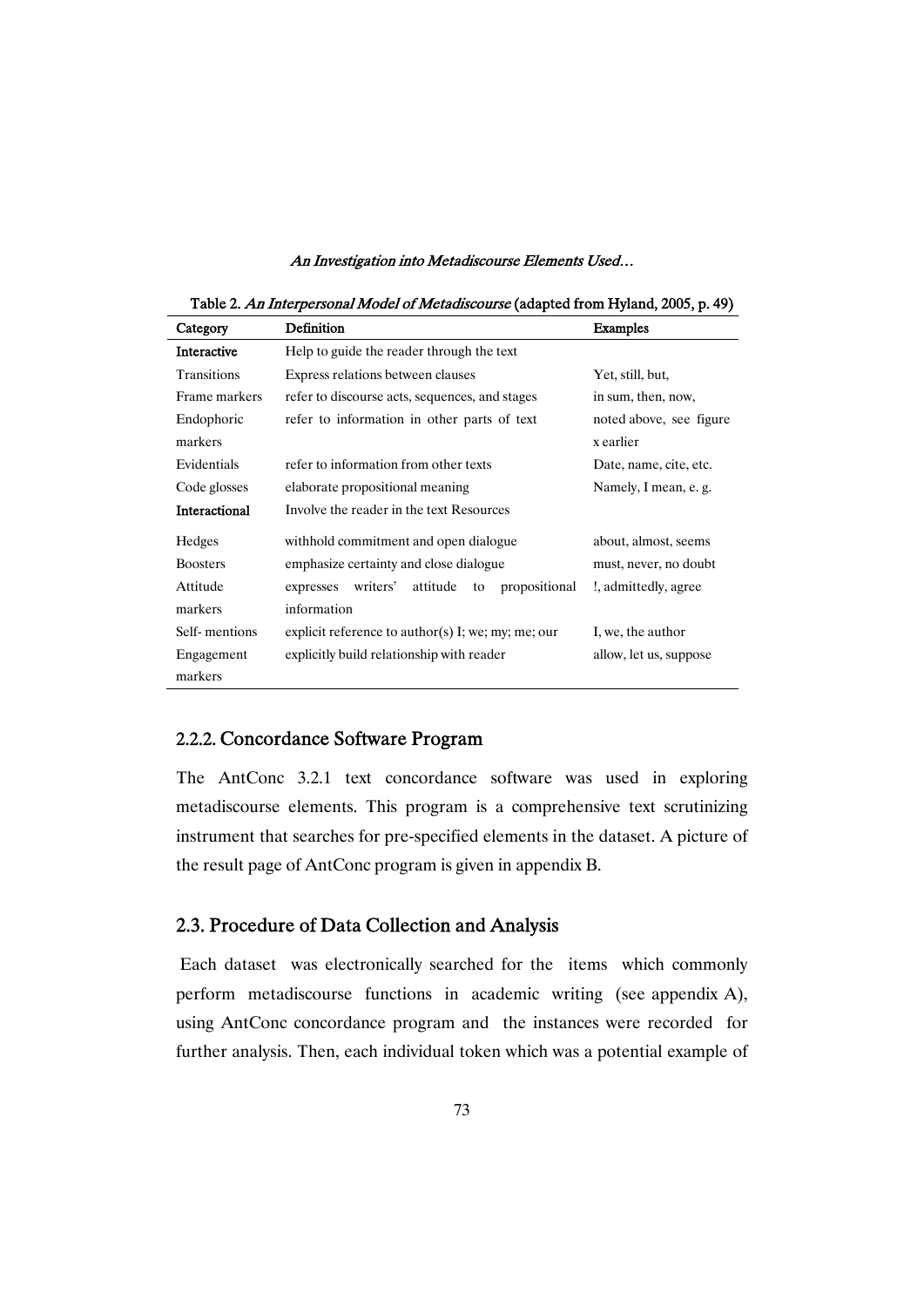metadiscourse elements was functionally analyzed in its linguistic context to ensure it played the assumed metadiscoursal role.

The following sample outputs of the concordance program show how a single item could be counted as a metadiscourse element or an irrelevant one based on the context in which it appears. In each pair of the following examples, the first underlined word was retained as a metadiscourse feature, while the second one was sifted out as an erroneous example which cannot be considered as an instance of metadiscourse elements.

(1)

- i. … my data in comparison to those expectations. Second, I discuss important allophonic alternation ...
- ii. ... to read the other person's message, a few seconds to type a response, and a second to send  $\ldots$

(2)

- i. … cross-derivative of utility is greater than zero. That is, if this crossderivative is positive, ...
- ii. … stance this is a concept (not really an approach) that is an essential feature of any ...

(3)

- i. … to experiencing higher levels of depressed mood. Overall, this study contributes to ...
- ii. Some previous literature has correlated overall attachment scores, includingall…

(4)

i. ... point is evaluated. This is done using the following formulas: Figure 3.1.…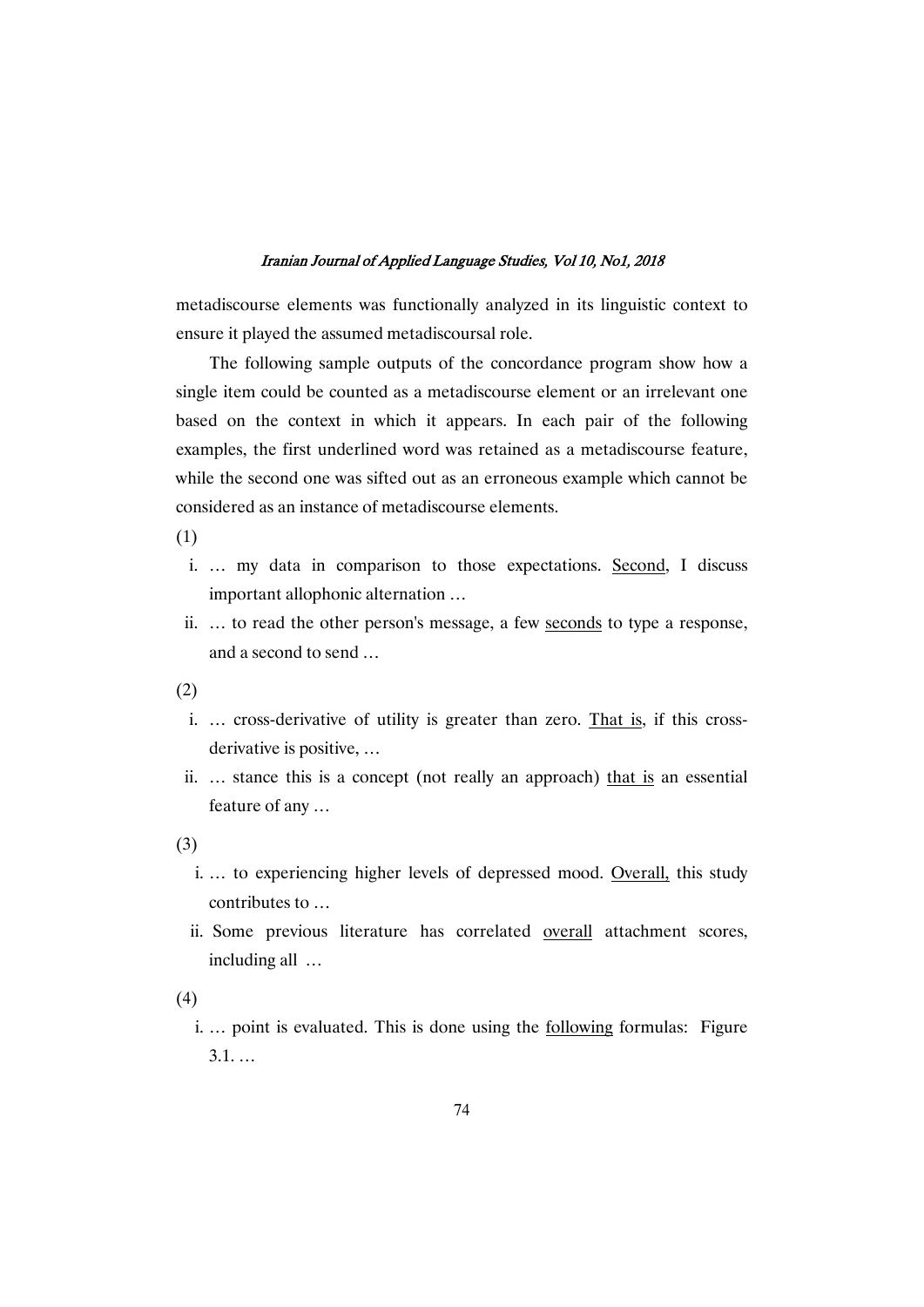ii. … reform and political parties within Indonesia following president Suharto's resignation in ...

### 2.4. Reliability of the Analyses

In order to ensure the reliability of the analyses and to improve the rating credibility, one more rater as well carried out the process of verification/rejection of potential metadiscourse elements. Using the Kappa statistic, the researchers found that there exists an inter-rater reliability index of 0.958 between the analyses. Accordingly, the consistency between the raters turned out to be rather high.

### 2.5. Quantitative Analysis

The raw frequency count of metadiscourse elements in each paper was adjusted to the criterion length of 3,000 words (i.e., the average length of each paper), and the results were rounded up. In order to check the significance of observed differences, the chi-square test was applied 52 times for the total number of metadiscourse elements--that is, for the interactive and interactional subdivisions, as well as for the ten metadiscourse subcategories between the 4 pairs of comparisons (NNF vs. NF, NNM vs. NM, NNF vs. NNM, and NF vs. NM). The significance level was determined at 0.05, with one degree of freedom for each pair of comparisons.

## 3. Results

Table 3, below, shows the overall results of counting frequency items to map out the more detailed analyses which are to be presented in the following sections. Note that these calculations were made after adjusting the raw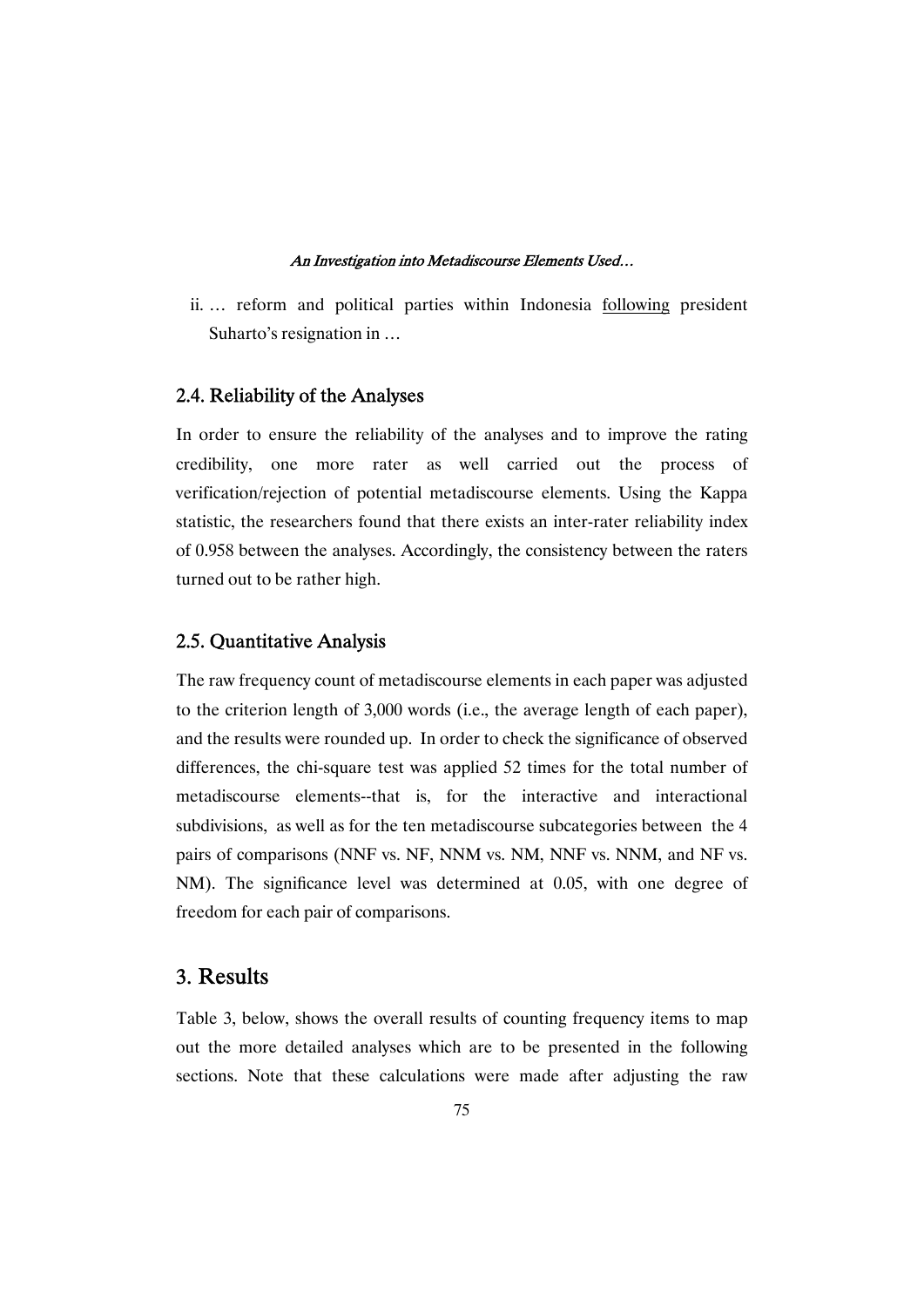frequencies to the criterion length of 3,000 words in each paper. All of the following results are also based on the same procedure.

|               | interactive | interactional | Total |
|---------------|-------------|---------------|-------|
| Female        | 1619        | 2718          | 4337  |
| Male          | 1592        | 3134          | 4726  |
| Nonnative     | 1477        | 2799          | 4276  |
| <b>Native</b> | 1734        | 3053          | 4787  |
| Total         | 6422        | 11704         | 18126 |

Table 3. The Overall Frequency of Metadiscourse Items

To illustrate a clearer picture of the metadiscourse frequencies in the dataset, the number of metadiscourse subcategories across the four groups of the participants is also presented in Table 4.

|               |                           | Participants |      |        |      |  |
|---------------|---------------------------|--------------|------|--------|------|--|
|               |                           | Non-Native   |      | Native |      |  |
|               |                           | Female       | Male | Female | Male |  |
| Interactive   | <b>Transitions</b>        | 274          | 309  | 364    | 369  |  |
|               | Frame Markers             | 49           | 120  | 106    | 125  |  |
|               | <b>Endophoric Markers</b> | 91           | 126  | 54     | 147  |  |
|               | Evidentials               | 283          | 53   | 210    | 150  |  |
|               | Code Glosses              | 85           | 87   | 103    | 106  |  |
|               | Total                     | 782          | 695  | 837    | 897  |  |
| Interactional | Hedges                    | 567          | 607  | 655    | 755  |  |
|               | <b>Boosters</b>           | 135          | 162  | 136    | 135  |  |
|               | <b>Attitude Markers</b>   | 290          | 524  | 403    | 533  |  |

Table 4. Distribution of Metadiscourse Subcategories across the Four Groups of

Total 2081 2195 2256 2531

Self Mentions 289 124 176 135 Engagement Markers 18 83 49 76 Total 1299 1500 1419 1634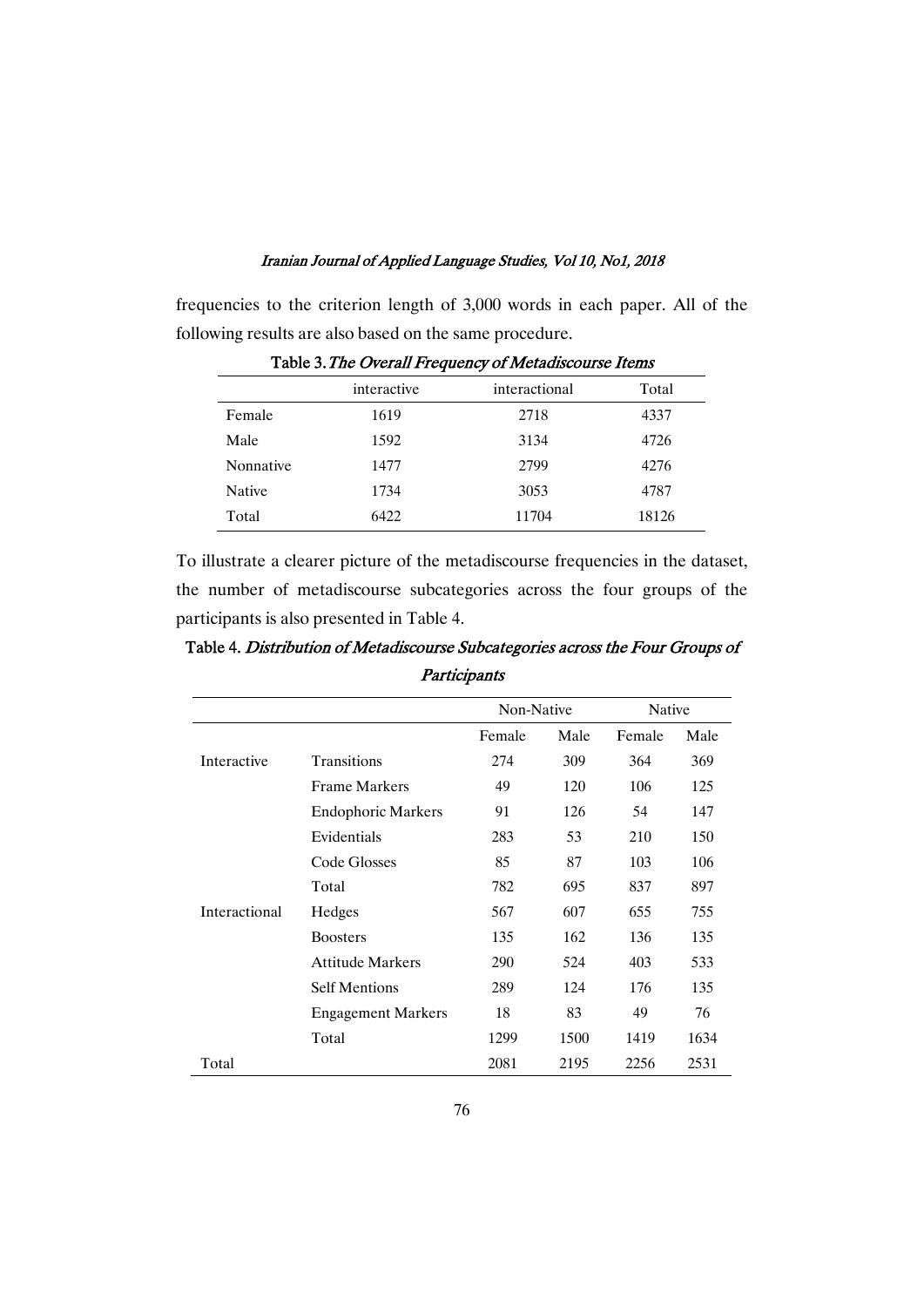As it is reported in the table, above, Non-Native Females (NNF), Native Females (NF), Non-Native Males (NNM), and Native Males (NM) used 2081, 2195, 2256 and 2531 metadiscourse elements, respectively. Therefore, the most outstanding finding here is that Native Male speakers used more metadiscourse elements than other groups, while Non-Native Female speakers used the least number of metadiscourse items among other groups.

Furthermore, the chi-square test was employed to find out if any significant differences exist between the four groups of participants with respect to the use of metadiscourse elements (See Table 5, below).

|               |                      | $NN$ F vs. $NF$ |          | NN M vs. N M |                | NN F vs. NN M |                | NF vs. NM |                                                                                                                       |
|---------------|----------------------|-----------------|----------|--------------|----------------|---------------|----------------|-----------|-----------------------------------------------------------------------------------------------------------------------|
|               |                      | X,              | p-value  | X,           | p-value        | ど             | p-value        | X,        |                                                                                                                       |
|               | Transactions         | 12.69           | 0.000    | 5.31         | 0.021          | 2.101         | 0.147          | 0.034     | 0.853                                                                                                                 |
|               | Frame                | 20.961          | 0.000    | 0.102        | 0.749          | 29.828        | $5e-8$         | 1.563     | 0.211                                                                                                                 |
| Interactive   | Markers              |                 |          |              |                |               |                |           | p-value<br>$\boldsymbol{0}$<br>0.001<br>0.835<br>0.149<br>0.007<br>0.949<br>0.000<br>0.020<br>0.015<br>0.000<br>0.000 |
|               | Endophoric           | 9.441           | 0.002    | 1.615        | 0.203          | 5.645         | 0.017          | 43.03     |                                                                                                                       |
|               | Markers              |                 |          |              |                |               |                |           |                                                                                                                       |
|               | Evidentials          | 10.809          | 0.001    | 46.35        | $\overline{0}$ | 157.44        | $\overline{0}$ | 10        |                                                                                                                       |
|               | Code Glosses         | 1.723           | 0.189    | 1.87         | 0.171          | 0.023         | 0.879          | 0.043     |                                                                                                                       |
|               | Total                | 1.868           | 0.171    | 25.631       | $4.1e-7$       | 5.125         | 0.023          | 2.076     |                                                                                                                       |
|               | Hedges               | 6.337           | 0.011    | 16.082       | 0.000          | 1.363         | 0.243          | 7.092     |                                                                                                                       |
| Interactional | <b>Boosters</b>      | 0.004           | 0.949    | 2.455        | 0.117          | 2.455         | 0.117          | 0.004     |                                                                                                                       |
|               | Attitude             | 18.426          | 0.000    | 0.077        | 0.781          | 67.268        | $\theta$       | 18.056    |                                                                                                                       |
|               | Markers              |                 |          |              |                |               |                |           |                                                                                                                       |
|               | <b>Self Mentions</b> | 27.46           | $1.6e-7$ | 0.467        | 0.494          | 65.92         | $\theta$       | 5.405     |                                                                                                                       |
|               | Engagement           | 14.343          | 0.000    | 0.308        | 0.578          | 41.832        | $\theta$       | 5.832     |                                                                                                                       |
|               | Markers              |                 |          |              |                |               |                |           |                                                                                                                       |
|               | Total                | 5.298           | 0.021    | 5.729        | 0.016          | 14.434        | 0.000          | 15.141    |                                                                                                                       |
| Total         |                      | 7.061           | 0.007    | 23.888       | 0.000          | 3.039         | 0.081          | 15.798    |                                                                                                                       |

Table 5. Chi-square Values for Comparisons between Groups

Note: NF=Native Female, NNF=Nonnative Female, NM=Native Male, NNM=Nonnative Male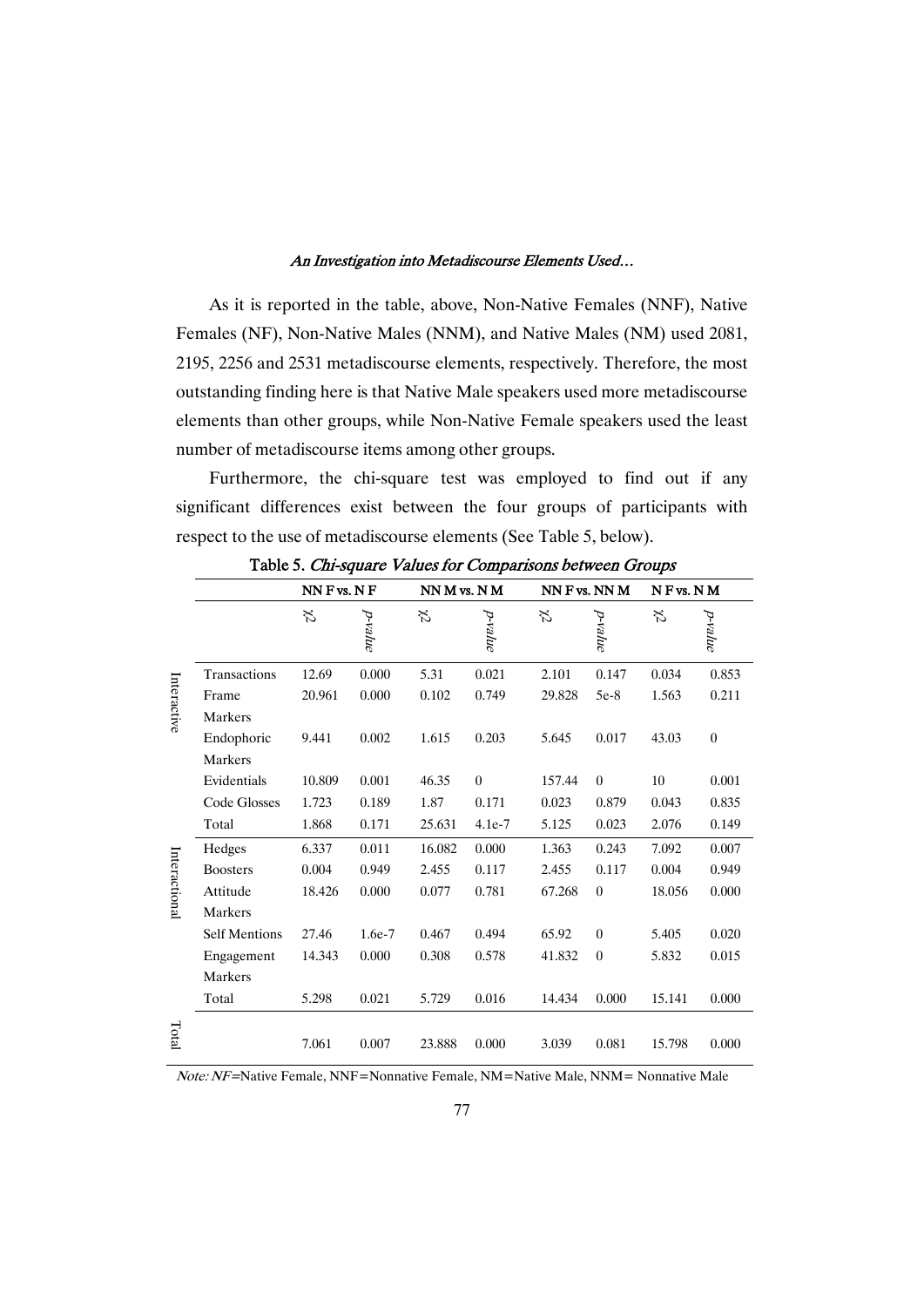Moreover, as it is displayed in the table, above, the chi-square values and the resulting  $p$ -values indicate that except for the third pair -- that is, Non-Native Female vs. Non-Native Male writers ( $\chi$ 2: 3.039, *p*-value: 0.081) -- there exist significant differences between Non-Native Female vs. Native Female writers ( $\chi$ 2: 7.06, *p*-value: 0.007), Non-Native Male vs. Native Male writers ( $\chi$ 2: 23.88, p-value: 0.000), and Native Malevs. Native Female writers ( $\chi$ 2: 15.798,  $p$ -value: 0.00) with regard to using metadiscourse elements.

The following barographs provide a more vivid illustration of the differences among the groups of participants with regard to the use of the subcategories of metadiscourse elements. The sub-categories are presented in two major categories of *Interactive* (See Figure 1) and *Interactional* metadiscourse items (See Figure 2).



Figure 1. Number of *Interactive* Metadiscourse Sub-categories Used by the Four Groups of Participants out of 3,000 Words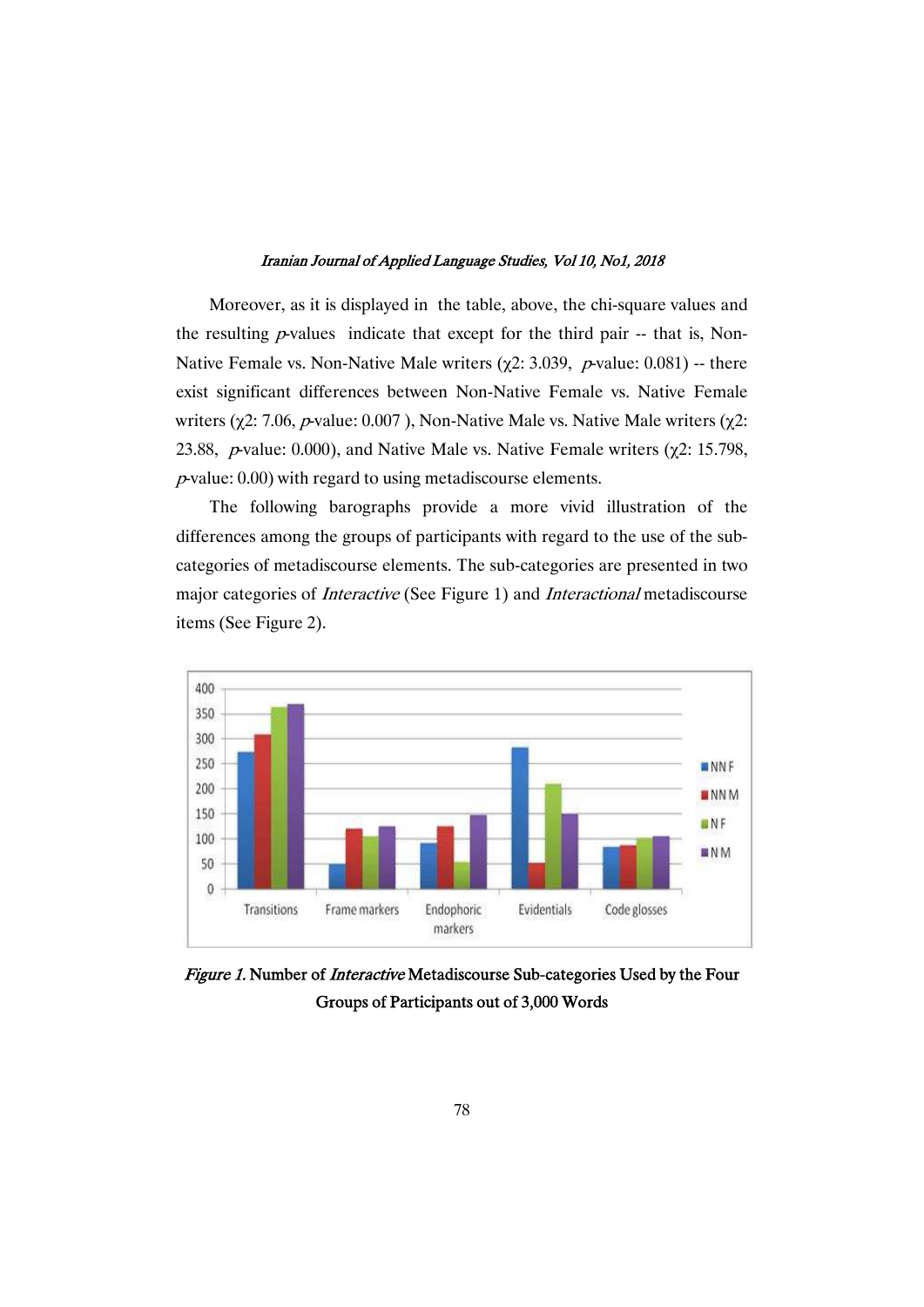

Figure 2. Number of *Interactional* Metadiscourse Sub-categories Used by the Four Groups of Participants out of 3,000 Words

To provide space for further detailed analyses of the distribution of metadiscourse sub-categories, the following pie graphs (Figure 3, below) depict the percentage of the frequencies for each sub-category of metadiscourse items employed by the four groups of the participants.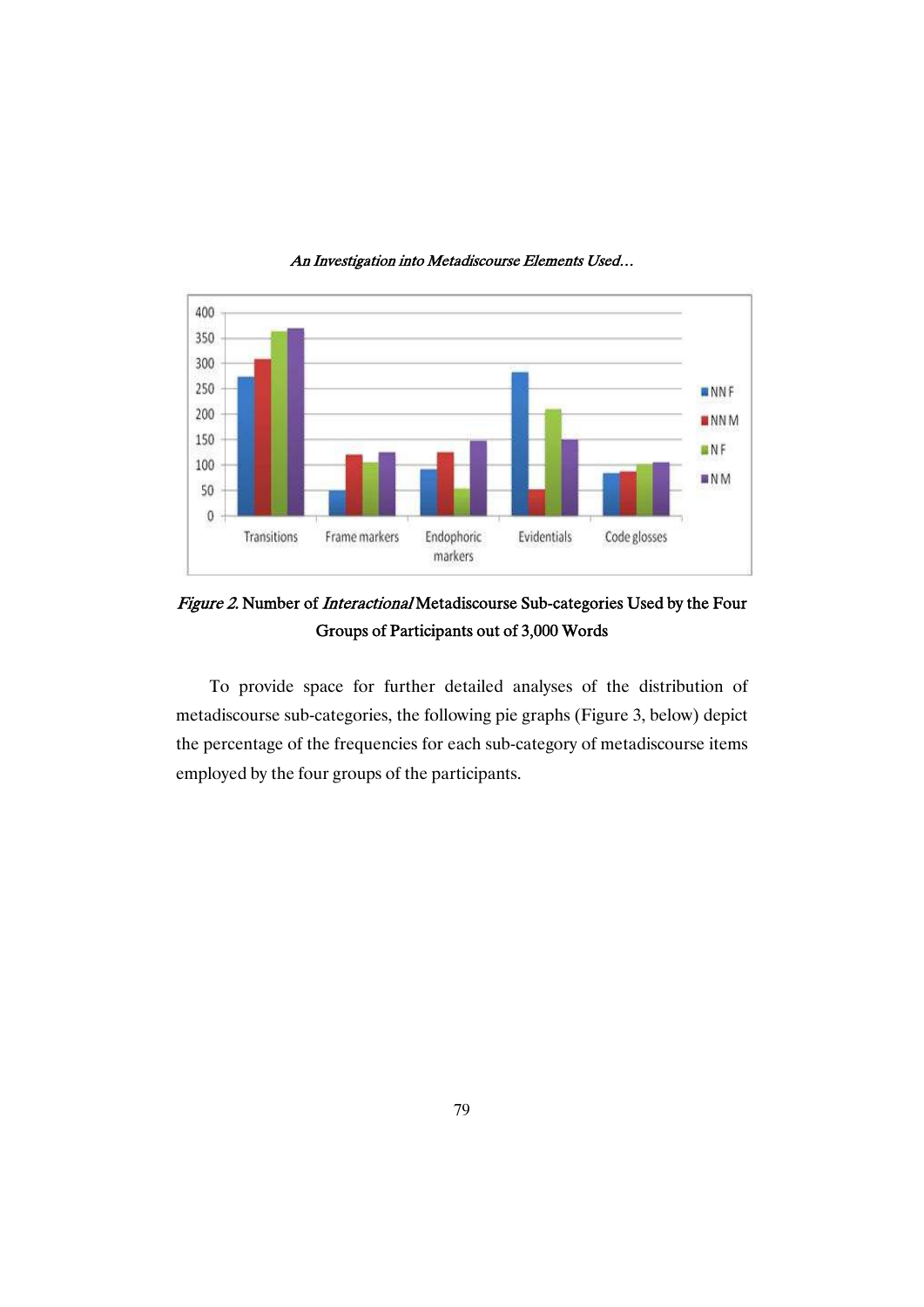



Note: NF=Native Female, NNF=Nonnative Female, NM=Native Male, NNM=Nonnative Male

## 4. Discussion and Conclusion

The results of the study support the view that metadiscourse is a universal aspect of academic writing since all types of metadiscourse elements were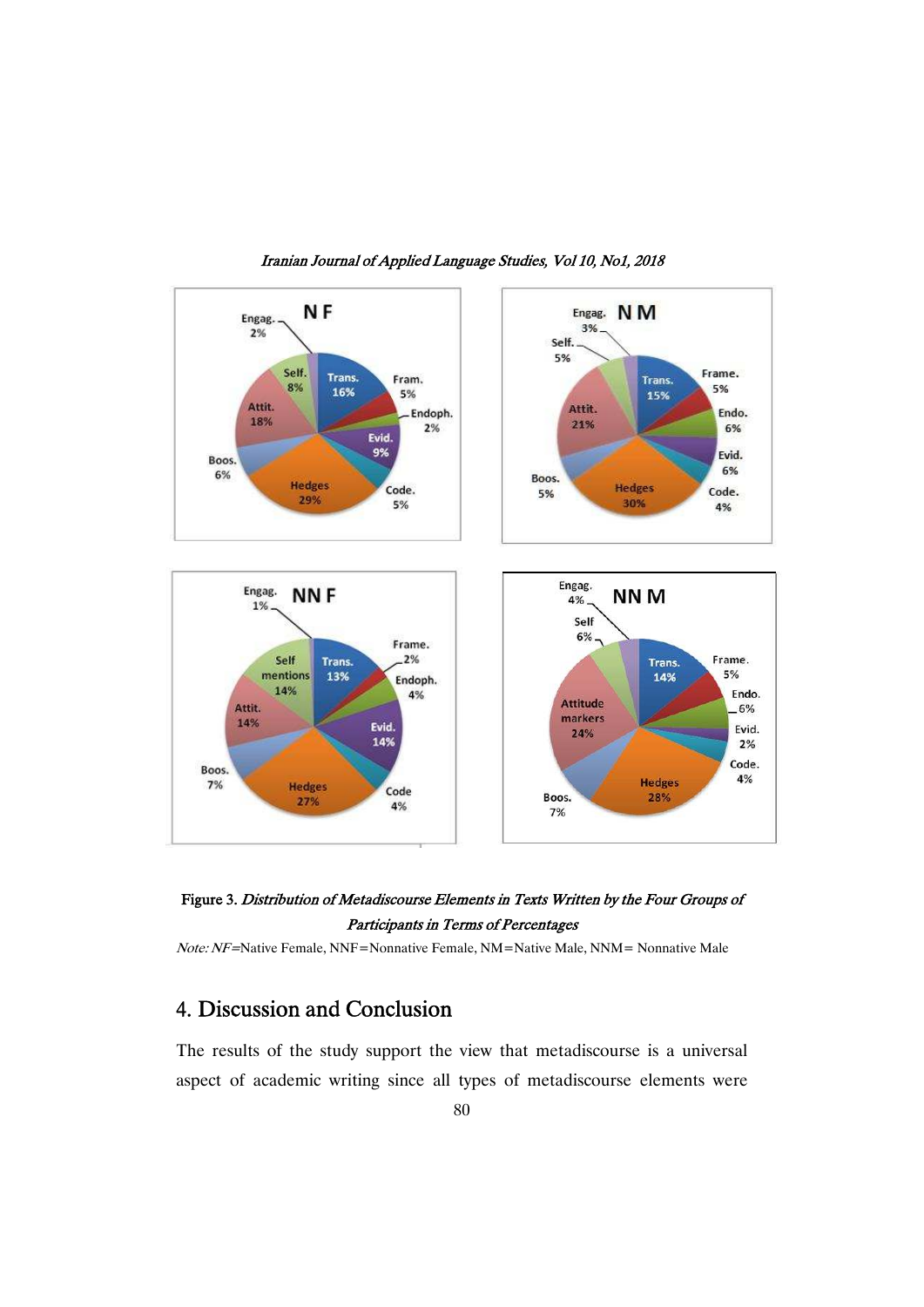found in the four texts written by the four groups of writers. The frequent occurrence of metadiscourse elements further indicates the central role such elements play in organizing the content of the text and paving the reader's path through the text to find out the writer's message better. The total number of metadiscourse elements identified in the whole dataset studied is equal to about one instance per seven words. Such findings suggest that academic texts consist of a comparatively large number of metadiscourse elements, a property which can noticeably contribute to the intelligibility of such texts. Interestingly enough, the results seem to reject the claim that metadiscourse has a secondary role in texts (e.g., Crismore & Farnsworth, 1990).

The findings also revealed that native writers seemingly tend to employ more metadiscourse elements in their writings than their non-native counterparts, a result being in line with those of other studies (e.g., Crismore, Markkanen & Steffensen, 1993; Markkanen, Steffensen, Crismore, 1993), reporting that metadiscourse elements are used with different frequencies by native and nonnative writers.

Furthermore, as reported in various studies, interactional metadiscourse relies heavily on features indicating the writes' stance toward their text and creating a two-way connection between the writer and the target reader than on resources that help structuring the information. So, it can be well discussed that as a result of the high frequency of interactional metadiscourse features found in the examined corpora, by employing such elements, a more convergent writer–reader relationship seems to be built throughout the text. That is possibly why native writers' sub-dataset displays a notably higher inclusion of both interactive and interactional metadiscourse features, establishing perhaps a stronger interaction between the writer and the reader in the texts written by native writers. Moreover, both native and nonnative female writers used fewer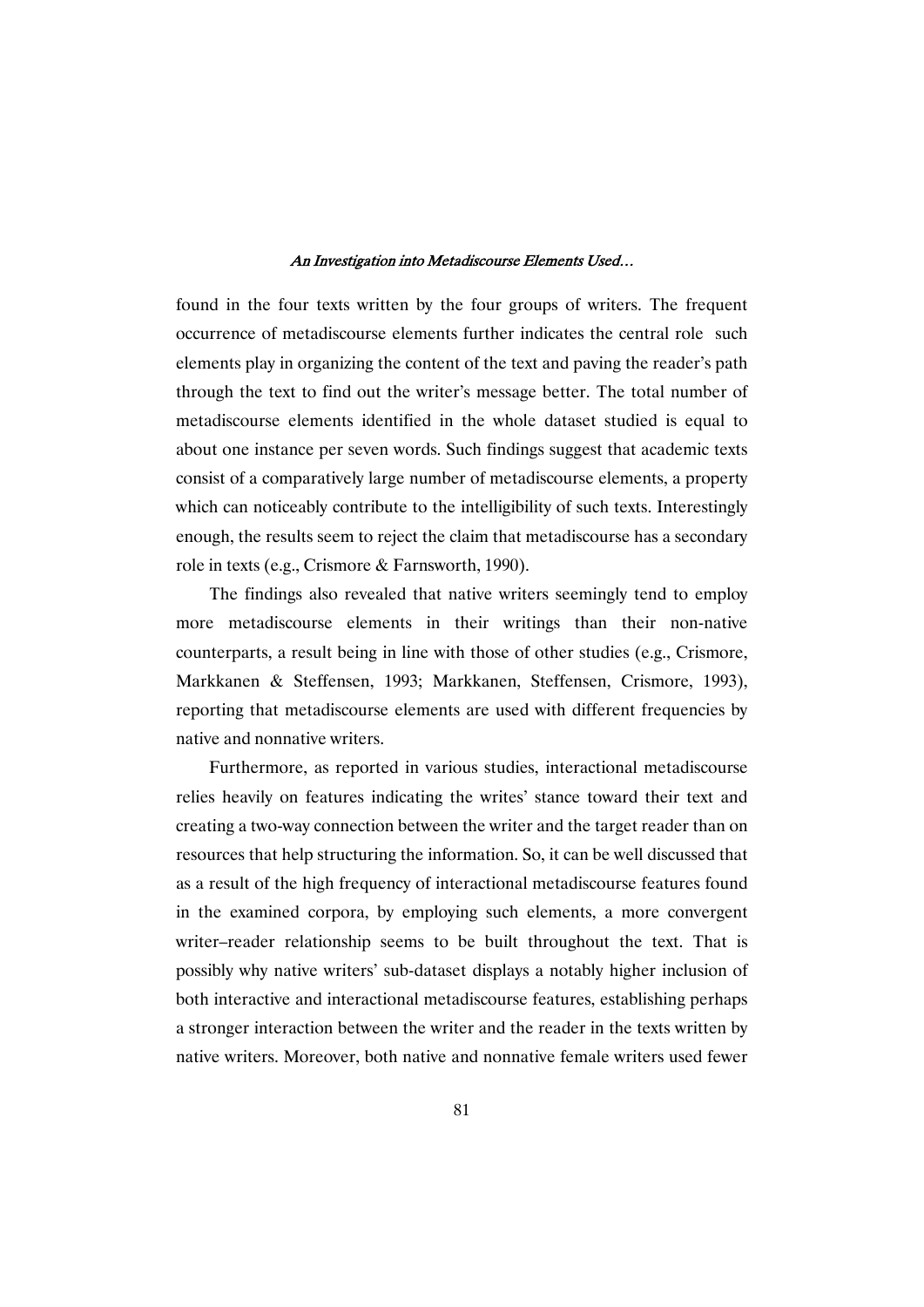interactional metadiscourse elements in their writing than the native and nonnative Male writers. Such a lower frequency of using interactional metadiscourse features is supposed to affect the writer–reader relationship in the process of reading comprehension of the text.

As a whole, native and non-native writers showed various frequencies in using metadiscourse items, possibly due to different degrees of familiarity with metadiscourse conventions in the English language. Such variability in the use of metadiscourse elements may be attributed to the fact that the majority of non-native writers do not have a good repertoire of metadiscourse features to use readily in their writing.

The overall pattern of using metadiscourse elements in this study may be considered a challenge to the claims made by some scholars that male and female academic writers employ such elements in a similar manner (e.g., Lynch &Strauss-Noll,1987;Francis,Robson&Read,2001;Robson,Francis&Read, 2002; Tse & Hyland, 2008). Our findings further failed to support Holmes' (1984) claim regarding females' preference for using metadiscoursal elements.

A high distribution of Evidentials in the texts written by females among both native and nonnative writers suggests that female writers tended to seek more support for their opinion through framing their arguments with various pieces of evidence borrowed from the literature. It seems to be the consequence of women's greater effort to persuade their audience and provide a sounder justification. These findings are in line with those of D'Angelo's (2008) research in which female writers made use of a higher number of Evidentials than their male colleagues.

With regard to hedges, as a sub-group of "interactional" metadiscourse elements, functionally speaking, they refer to linguistic elements that point to reverence towards the discourse community (Vassileva, 2001), or they suggest a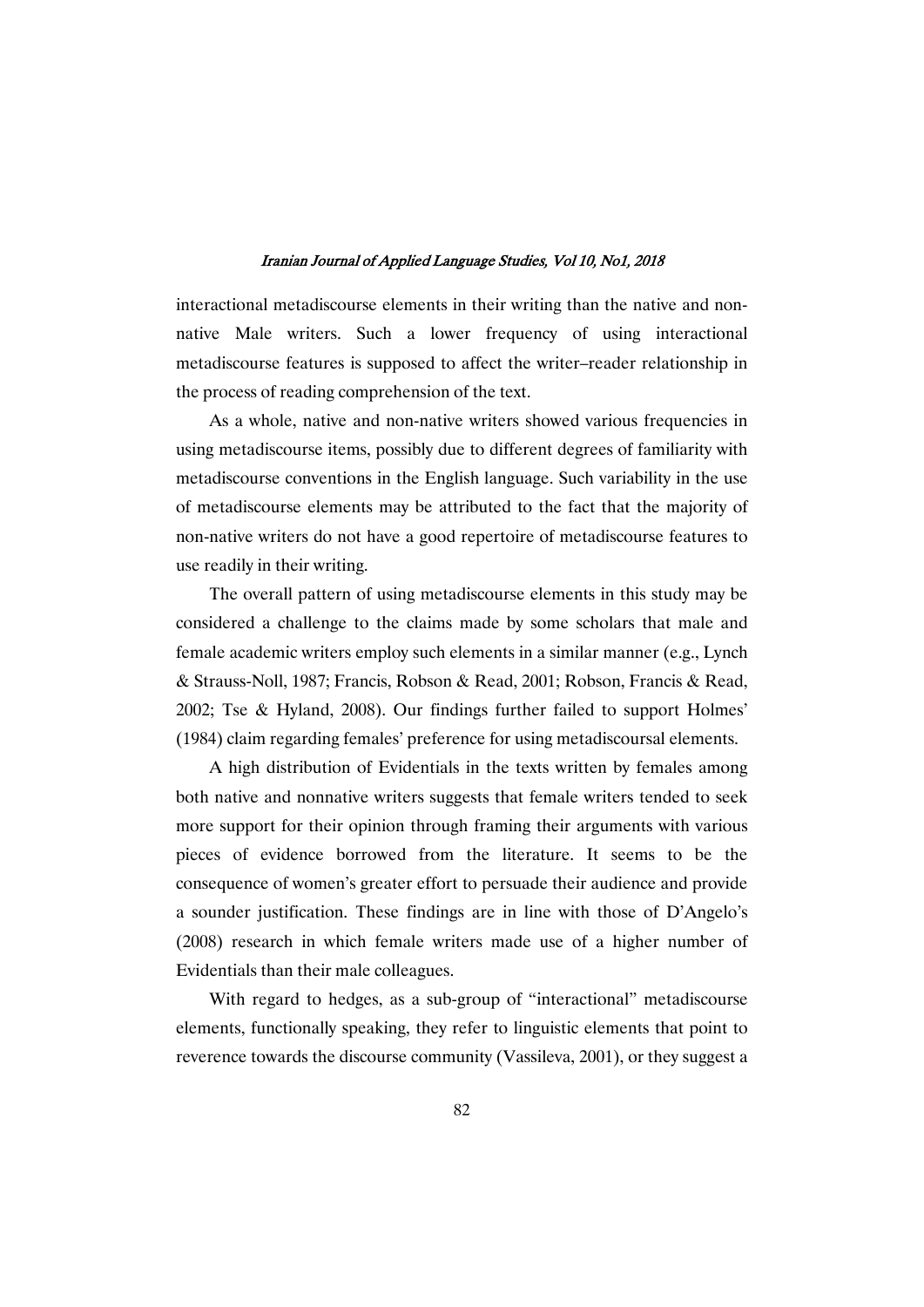sort of uncertainty and tentativeness (Silver, 2003). According to our findings, hedges turned out to be the most frequent sub-category of metadiscourse elements employed by the four groups of the participants in their writing samples, constituting 29% of metadiscourse elements used by Native Females (NFs),  $\%30$  of those used by Native Males (NMs),  $\%27$  of the metadiscourse elements used by Non-Native Females (NNFs), and finally, %28 of those used by Non-Native Males (NNMs), suggesting that expressing new knowledge cautiously seems to be a central aspect of academic writing. Therefore, it seems that our participants employed a large number of hedges in their writings to communicate new knowledge possibly more tentatively, since, perhaps they feel, addressing an expert audience demands one to be more cautious. Moreover, native writers used significantly more hedges than their nonnative peers both among female and male writers, indicating that they were possibly more conscious of the necessity of leaving space for alternative or contradictory arguments. This finding provides further support for Tse and Hyland's (2008) study, in which no difference in the use of hedges was found across genders.

As for boosters, in terms of our results, they were frequently used by both native and nonnative writers, with no notable difference between genders in this respect. Our findings are in harmony with Hinkel's (2002) claim that writers in many languages use boosters to exaggerate and overestimate their statements (See also Johnson & Roen, 1992; Herbert, 1990; Rubin & Greene, 1992).

However, no statistically significant difference was found in the inclusion of attitude markers between native and nonnative male speakers. It seems that gender preference overrides possible inter-language differences when it comes to the male writers' attempt to project their attitude towards certain issues. Regarding female writers' papers, native female writers used significantly more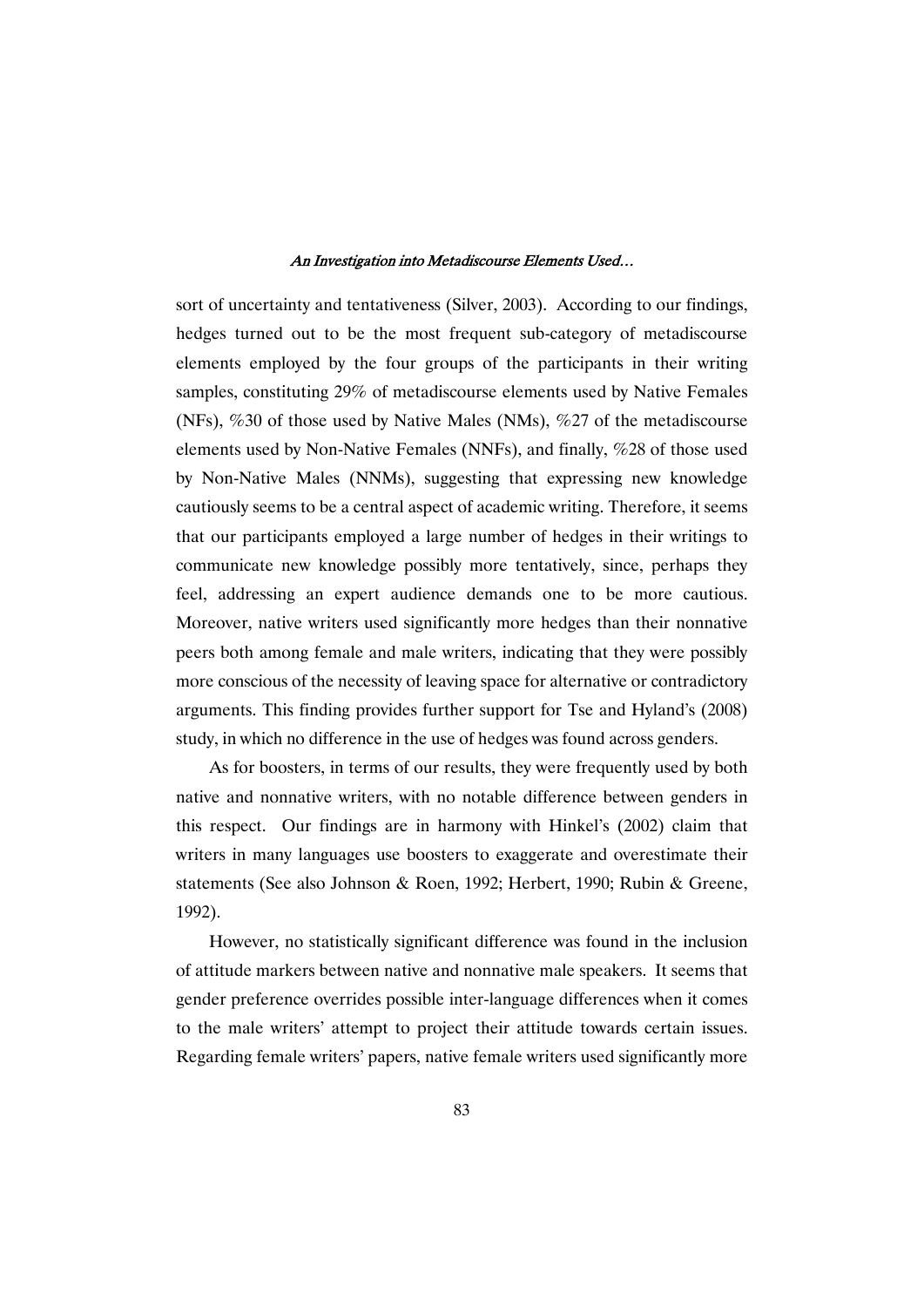examples of attitude markers than female non-native ones. The use of attitude markers happened to be higher in male writers' papers both among the native and nonnative writers, though they were normally known to be very economical with verbalizing their feelings. Accordingly, the first language being the same, male writers tended to display more instances of attitude markers than women do. The resulting males' superiority in using attitude markers goes against Lakoff's (1975) theory that women's higher employment of empty adjectives can be linked to their emotional aspects and feminine nature. A possible explanation could be that men used attitude markers more frequently in order to intrude and gain control over the readers' understanding of the text and imply how it should be interpreted. It seems that academic considerations and conventions override male reluctance in making their discourse affective in other genres.

Engagement markers were among the low-frequency occurring metadiscourse elements by all the four groups of participants. Such results might refer to the distance university students assumed between themselves and the expert community they were addressing in their writings. In accordance with the results of Tse and Hyland's (2006) study, engagement markers were used more frequently by male writers in both native and non-native participants. Accordingly, male writers created a sense of shared purpose with their audience and tried to get them actively involved in a two-way process of recreating meaning.

Finally, the high frequency of metadiscourse elements in the students' papers indicated that they attempted to avoid using language monologically in their academic writings, doing their best to organize the presentation of information more vividly and cautiously by employing several instances of metadiscourse elements. The findings further revealed that the writers' gender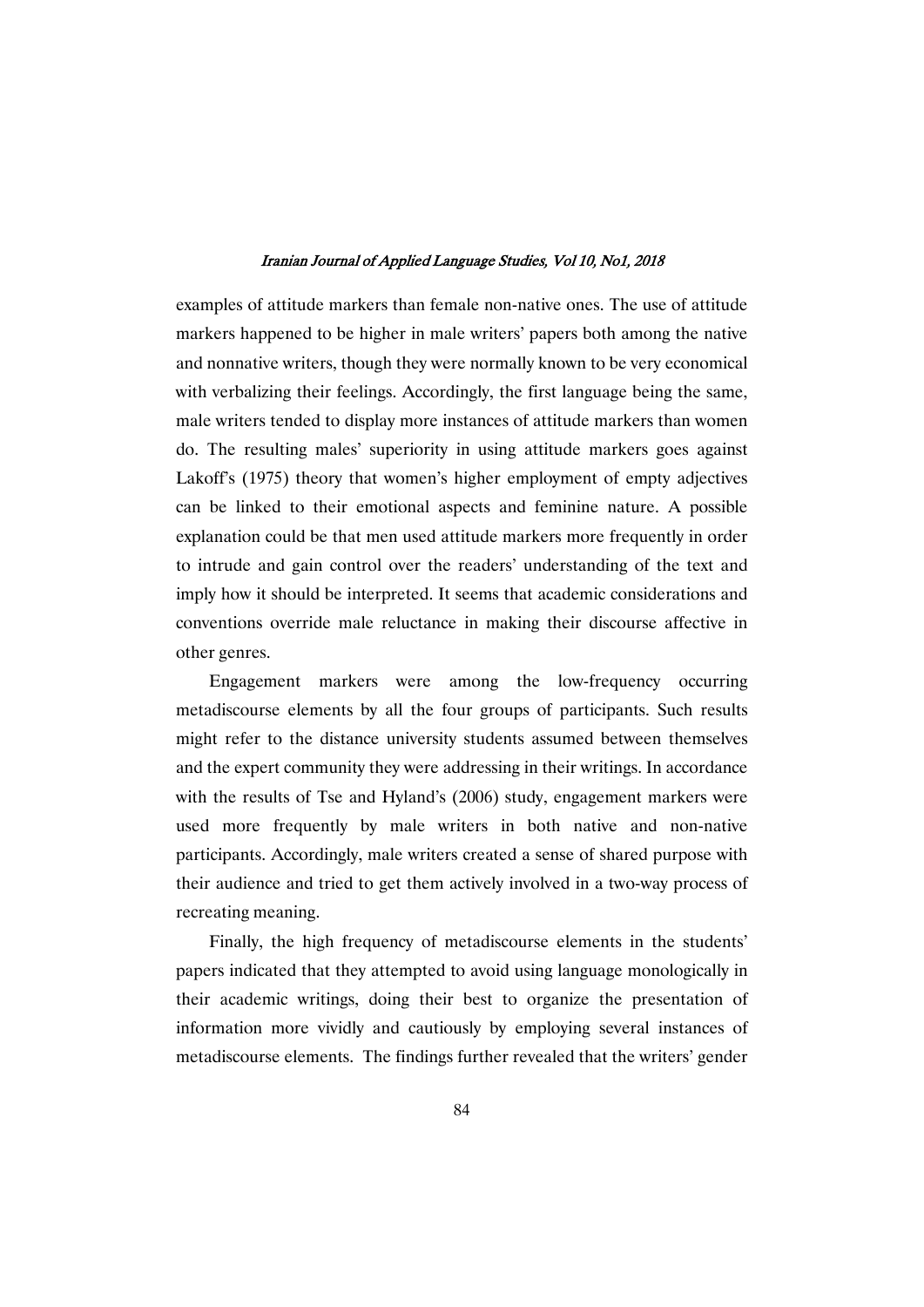and language background could influence the frequency of use as well as the type of metadiscourse elements they might employ in their academic papers.

### References

- Alyousef, H. S. (2015). An investigation of metadiscourse features in international postgraduate business students' texts: The use of interactive and interactional markers in tertiary multimodal finance texts. SAGE Open, 5(4), 1-10. doi: 10.1177/2158244015610796
- Aull, L. L., & Lancaster, Z. (2014). Linguistic markers of stance in early and advanced academic writing: A corpus-based comparison. Written Communication,31(2),151-183.
- Bondi, M. (2009). Historians at work: Reporting frameworks in English and Italian book review articles. In K. Hyland, & G. Diani, (Eds.), Academic evaluation: Review genres in university settings (pp. 179–196). Basingstoke: Palgrave MacMillan.
- Bizzell, P. (1992). Academic discourse and critical consciousness. Pittsburgh: University of Pittsburgh Press.
- Bruce, I. (2014). Expressing criticality in the literature review in research article introductions in applied linguistics and psychology. English for Specific Purposes, 36, 85-96.
- Bruce, I. (2016). Constructing critical stance in university essays in English literature and sociology. English for Specific Purposes, <sup>42</sup>, 13-25. doi: 10.1016/j.esp.2015.10.005
- Camiciottoli, C. B. (2003). Metadiscourse in ESP reading comprehension: An exploratory study. Reading in a Foreign Language,  $15(1)$ , 28-44.
- Conner, U. (1996). Contrastive rhetoric: A cross-cultural study. Cambridge: Cambridge University Press.
- Crismore, A., & Farnsworth, R. (1989). Mr. Darwin and his readers: Exploring interpersonal metadiscourse as a dimension of ethos. Rhetoric Review,  $8(1)$ , 91–112.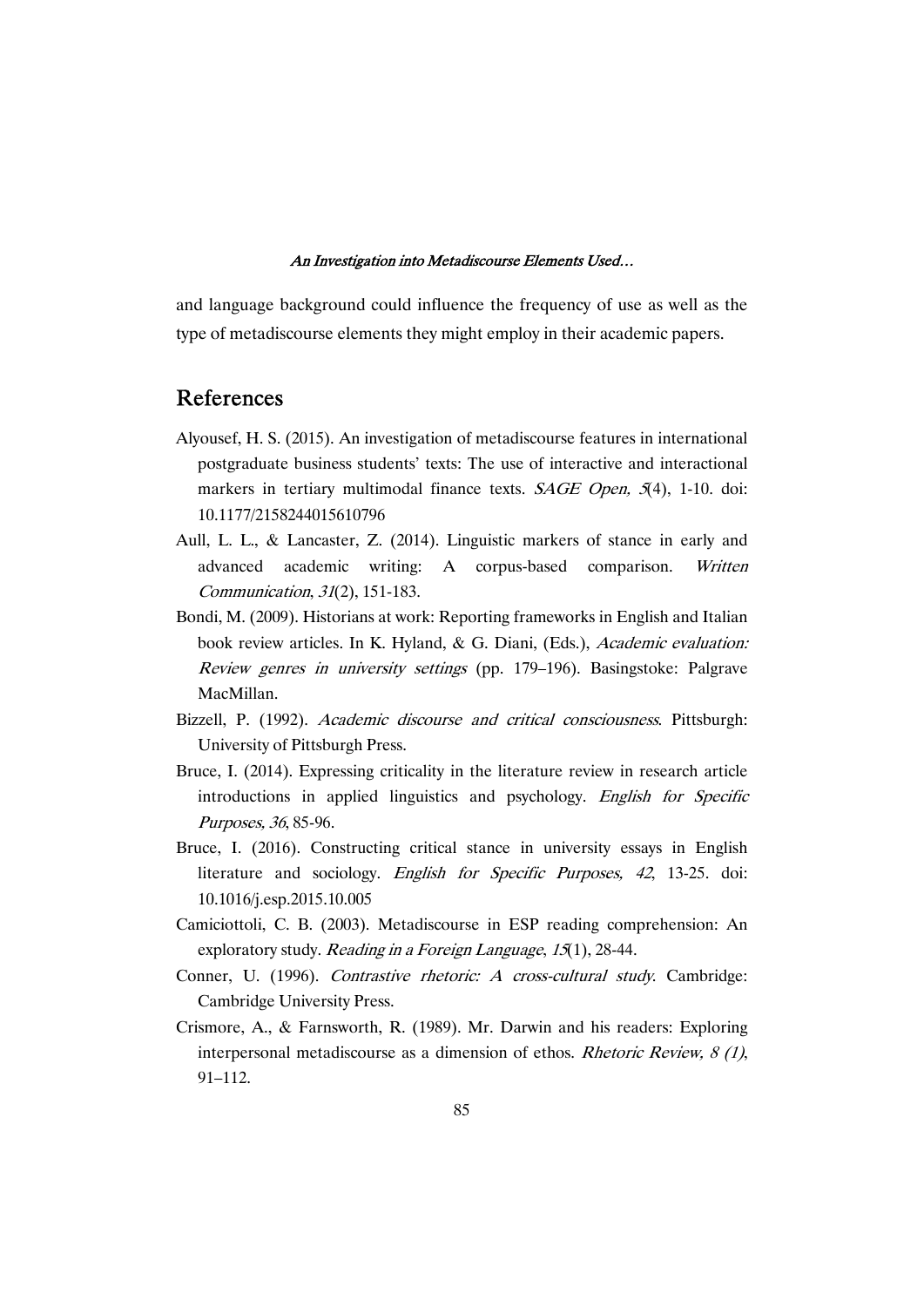- Crismore, A. (1989). Talking with readers: Metadiscourse as rhetorical act. New York: Peter Lang Publishers.
- Crismore, A., & Farnsworth, R. (1990). Metadiscourse in popular and professional science discourse. In W. Nash (Ed.), The Writing scholar: Studies in academic discourse (pp. 118-36). Newbury Park, CA: Sage.
- Crismore, A., Markkanen, R., & Steffensen, M. S. (1993). Metadiscourse in persuasive writing: A study of texts written by American and Finnish university students. Written Communication,  $10(1)$ , 39-71.
- Crismore, A. (2004). Pronouns and metadiscourse as interpersonal rhetorical devices in fundraising letters: A corpus linguistic analysis. In U. Connor  $\&$ T. A. Upton (Eds.), Discourse in the professions: Perspectives from corpus linguistics (pp. 307-330). Amsterdam: John Benjamins.
- Dafouz-Milne, E. (2008). The pragmatic role of textural and interpersonal metadiscourse markers in construction and attainment of persuasion: A crosslinguistic study of newspaper discourse. Journal of Pragmatics,  $40(1)$ , 95-113.
- D'Angelo, L. (2008). Gender identity and authority in academic book reviews: A metadiscourse analysis across disciplines. Linguistica e Filologia, 27, 205-221.
- Francis, B., Robson, J. & Read, B. (2001). An analysis of undergraduate writing styles in the context of gender and achievement. Studies in Higher Education, 26(3),313-326.
- Fu, X., & Hyland, K. (2014). Interaction in two journalistic genres: A study of interactional metadiscourse. English Text Construction,  $\pi$ 1), 122-144.
- Fuertes-Olivera, P., Valasco-Sacristan, M., Arribas-Bano, A., & Samaniego, F. (2001). Persuasion and advertising English: Metadiscourse in slogans and headlines. Journal of Pragmatics, 33, 1291-1308.
- Grey, C. (1998). Towards an overview on gender and language variation. Retrieved from

http://www.eche.ac.uk/study/schsubj/human/English/rh/modules/337-1.htm

Harris, Z. (1959). The transformational model of language structure. Anthropological Linguistics, 1(1), 27-29.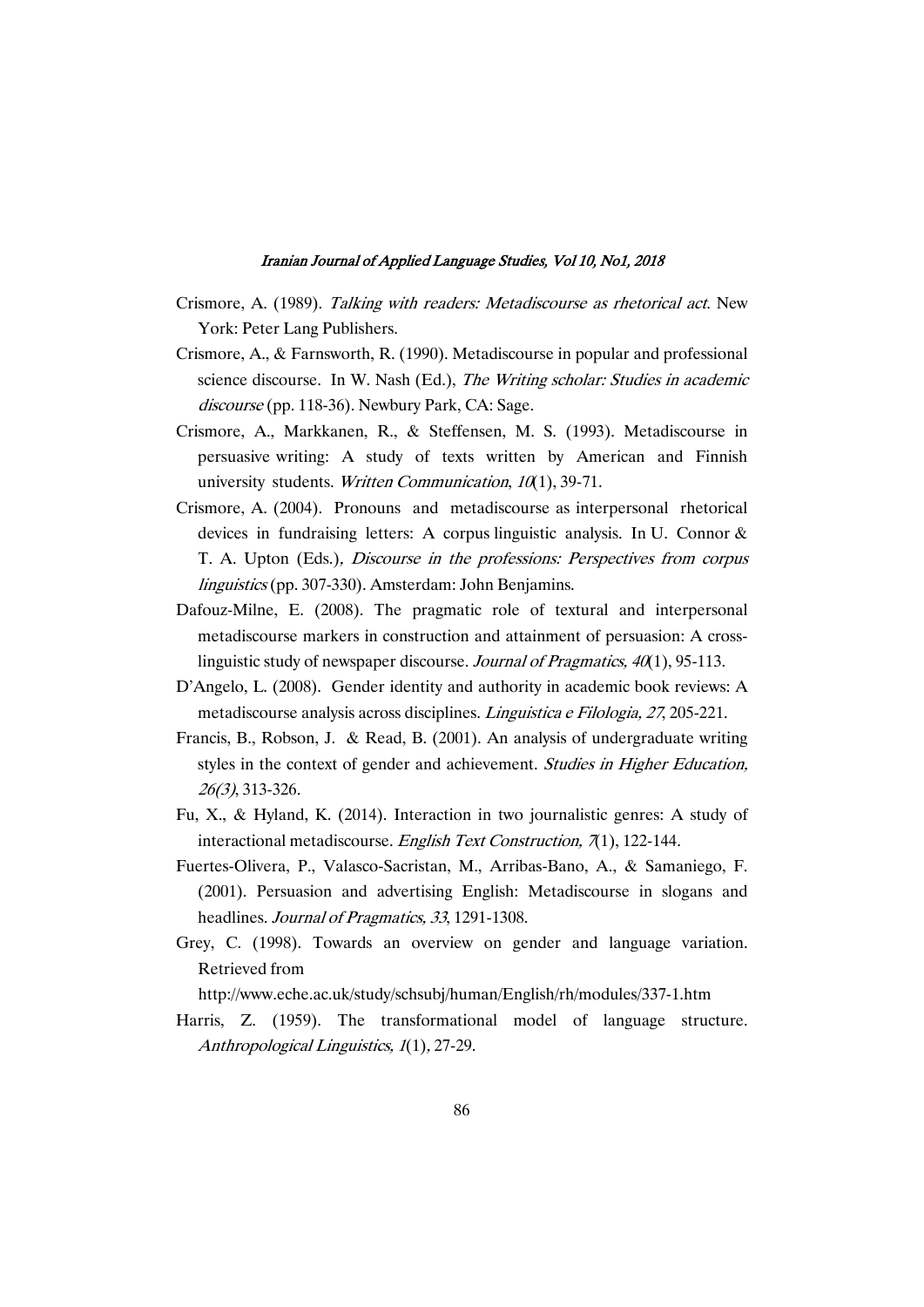- Herbert, R. K. (1990). Sex-based differences in compliment behavior. Language in Society, 19(2), 201-224.
- Herring, S. C. & Paolillo, J. C. (2006). Gender and genre variation in weblogs. Journal of Sociolinguistics, 10(4), 439-459.
- Herring, S., Johnson, D., & Dibenedetto, T. (1995). The discussion is going too far! Male resistance to female participation on the Internet. In M. Bucholtz,  $& K$ . Hall, (Eds.), Gender articulated: Language and the socially constructed self (pp. 67-96). New York: Routledge.
- Holmes, J. (1984). Women's language: A functional approach. *General Linguistics*, <sup>24</sup>(3),149-178.
- Holmes, J. (1988). Paying compliments: A sex-preferential positive politeness strategy. Journal of Pragmatics, 12(3), 445-465.
- Holmes, J. (1995). Women, men and politeness. New York: Longman.
- Hyland, K. (1998). Exploring corporate rhetoric. Metadiscourse in the CEO's letter. Journal of Business Communication 35(2), 224–245.
- Hyland, K. (2000). Disciplinary discourses: Social interactions in academic writing. London: Longman.
- Hyland, K. (2004). Patterns of engagement: Dialogic features and L2 student writing. In L. Ravelli & R. Ellis (Eds.), Academic writing in context: Socialfunctional perspectives on theory and practice. London: Continuum.
- Hyland, K. & Tse, P. (2004). Metadiscourse in academic writing: A reappraisal. Applied Linguistics, 25(2), 156–177.
- Hyland, K. (2005a). Metadiscourse: Exploring interaction in writing. London: Continuum.
- Hyland, K. (2005b). Stance and engagement: A model of interaction in academic discourse. Discourse Studies,  $\pi$ (2), 173–191.
- Hyland, K. (2015). Metadiscourse. In K. Tracy, C. Ilie, & T. Sandel (Eds.), Encyclopedia of language and social sciences (pp. 1-11). Retrieved from http://onlinelibrary.wiley.com/doi/10.1002/9781118611463.wbielsi003/full
- Janssen, A., & Murachver, T. (2004). The relationship between gender and topic in gender-preferential language use. Written Communication, 21(4), 344-367.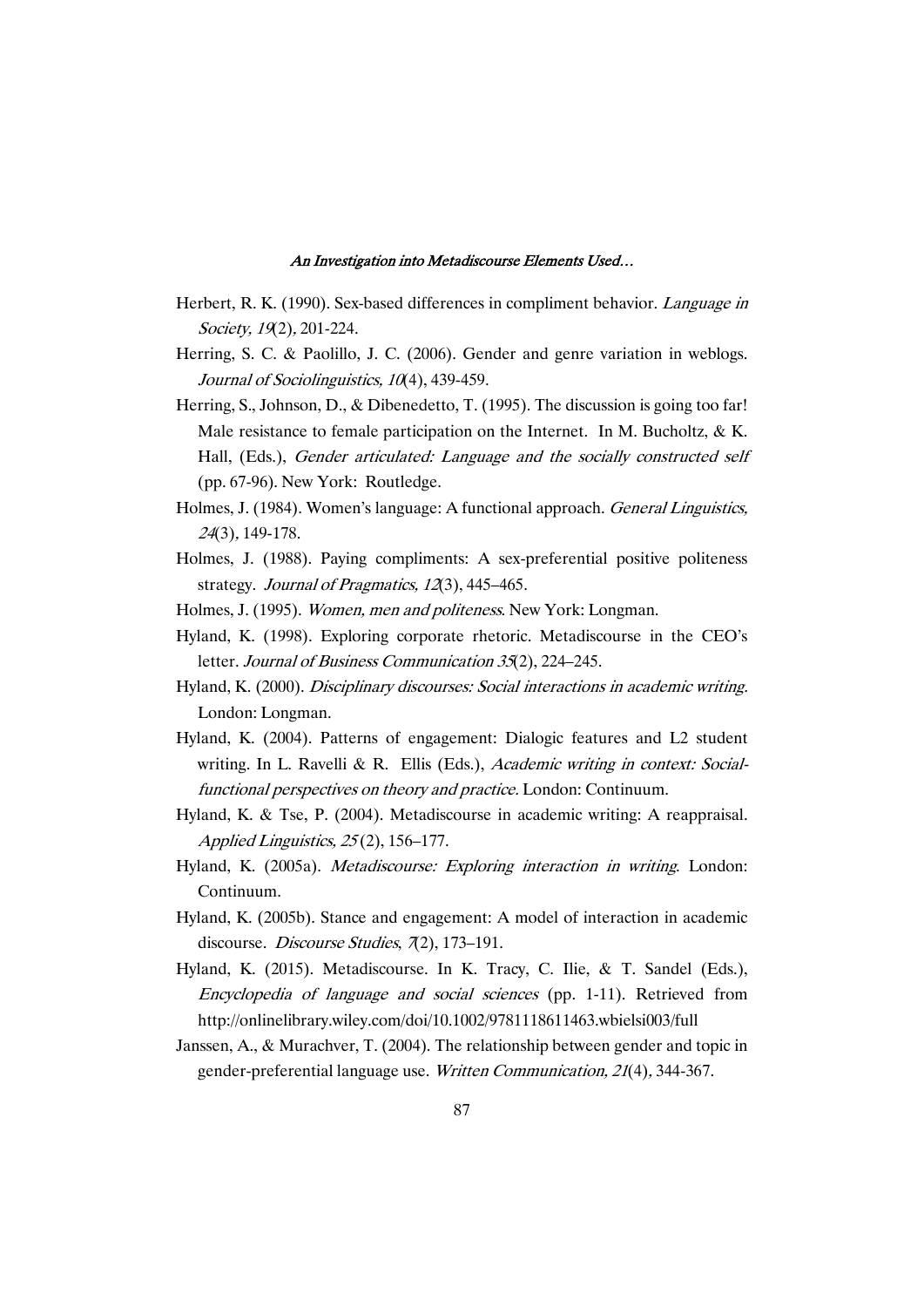- Johnson, D., & D. H. Roen. (1992). Complimenting and involvement in peerreviews: Gender variation. Language in Society, 21(1), 27-57.
- Johns, A. M. (1997). Text, role and context. Developing academic literacies. Cambridge: Cambridge University Press.
- Kaplan, R. B. (1966). Cultural thought pattern in intercultural education. *Journal* of Language Learning, 1, 1-20. doi:10.1111/j.1467-1770.1966.tb00804.x
- Kawase, T. (2015). Metadiscourse in the introductions of PhD theses and research articles. Journal of English for Academic Purposes, 20, 114-124.
- Khedri, M., Heng, C. S., & Ebrahimi, S. F. (2013). An exploration of interactive metadiscourse markers in academic research article abstracts in two disciplines. Discourse Studies,  $15(3)$ , 319-331.
- Lakoff, R. (1975). Language and women's place. New York: Harper & Row.
- Le, E. (2004) Active participation within written argumentation: Metadiscourse and editorialist's authority. Journal of Pragmatics, 36(4), 687-714.
- Lee, J. J., & Subtirelu, N. C. (2015). Metadiscourse in the classroom: A comparative analysis of EAP lessons and university lectures. English for Specific Purposes, 37, 52-62.
- Lynch, C., & Strauss-Noll, M. (1987). Mauve Washers: Sex-differences in freshman writing. English Journal, 76, 90-94.
- Lyons, J. (1977). Semantics (Vols. 1 & 2). Cambridge: Cambridge University Press.
- Mardani, T. (2017). Metadiscourse markers: A contrastive study of translated and non-translated persuasive texts. Journal of Language and Translation,  $7(2)$ ,  $73-$ 79.
- Markkanen, R., Steffensen, M. S., & Crismore, A. (1993). Quantitative contrastive study of metadiscourse: problems in design and analysis s of data. Papers and Studies in Contrastive Linguistics 23, 137–151.
- Mauranen, A. (1993). Contrastive ESP rhetoric: Metatext in Finnish–English Economics texts. English for Specific Purposes 12(1), 3–22.
- McCabe, A. (2004). Mood and modality in Spanish and English history textbooks: The construction of authority. Text  $24(1)$ , 1–29.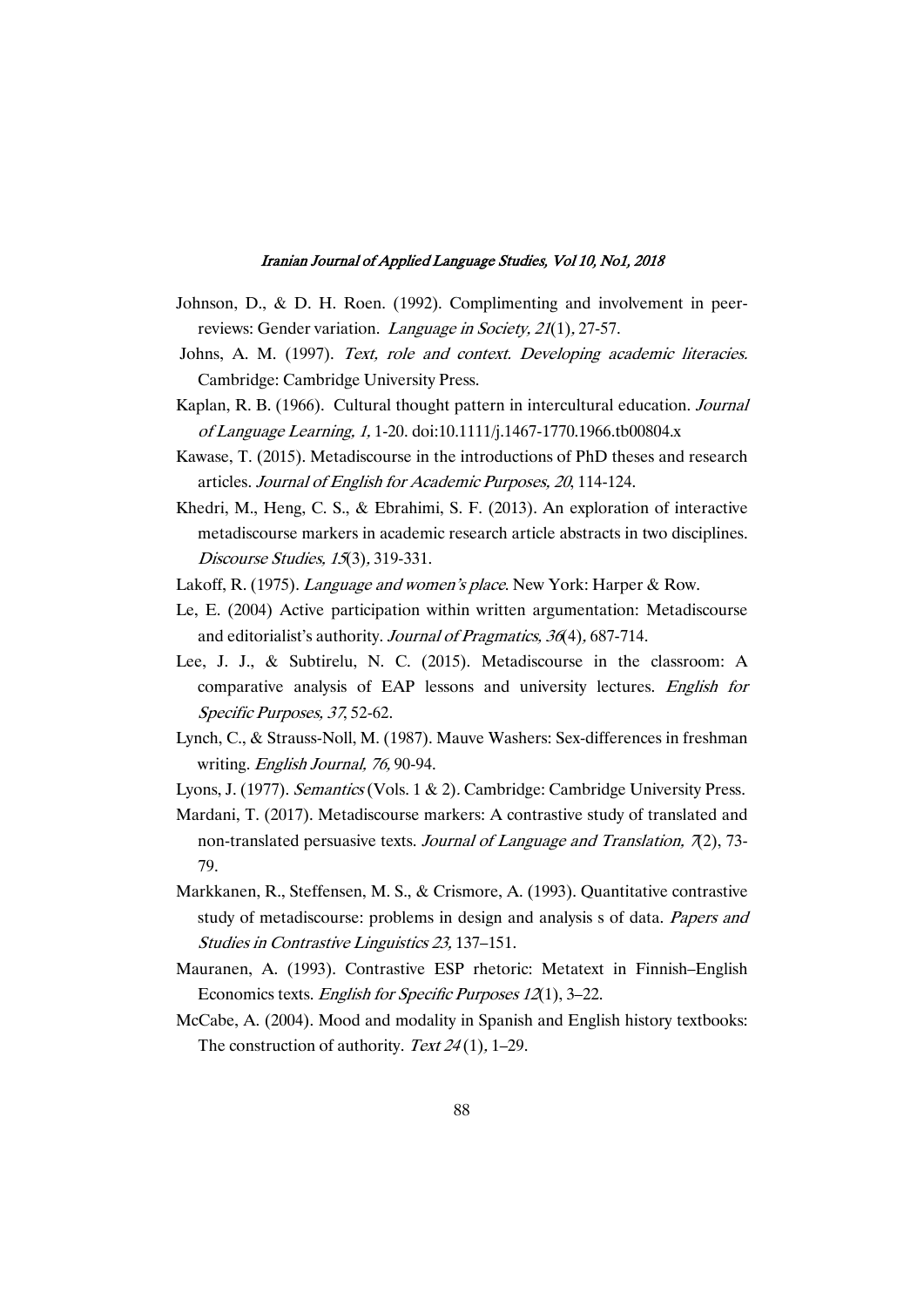- McGrath, L., & Kuteeva, M. (2012). Stance and engagement in pure mathematics research articles: Linking discourse features to disciplinary practices. English for Specific Purposes, 31(3), 161-173.
- McMillan, J., Clifton, R., Mcgrath, D., & Gale, W.S. (1977). Women's language: Uncertainty or interpersonal sensitivity and emotionality?. Sex Roles, 3, 545-559.
- Michigan corpus of upper-level student papers. (2009). Ann Arbor, MI: The Regents of the University of Michigan.
- Molino, A. (2010). Personal and impersonal authorial references: A contrastive study of English and Italian linguistics research articles. Journal of English for Academic Purposes  $9(2)$ , 86–101.
- Moreno, A. (2004). Retrospective labelling in premise-conclusion metatext: An English–Spanish contrastive study of research articles on business and economics. Journal of English for Academic Purposes, 3(4), 321–339.
- Moreno, A., & Sua´rez, L. (2008). A study of critical attitude across English and Spanish academic book reviews. Journal of English for Academic Purposes, 7  $(1), 15-26.$
- Robson, J. Francis, B. & Read, B. (2002). Writers of passage: Stylistic features of male and female undergraduate history essays. Journal of Further and Higher Education,26(4),351-362.
- Rubin, D. L., & Greene, K. (1992). Gender typical style in written language. Research in the Teaching of English, 26, 7-40.
- Salager-Meyer, F., Alcaraz, A., Marı´a, A., & Zambrano, N. (2003). The scimitar, the dagger and the glove: Intercultural differences in the rhetoric of criticism in Spanish, French and English medical discourse (1930–1995). English for Specific Purposes 22 (3), 223–247.
- Schiffrin, D. (1980). Metatalk: Organisational and evaluative brackets in discourse. Language and Social Interaction, 50, 199-236.
- Sheldon, E. (2009). From one to another: discursive construction of selfrepresentation in English and Castilian Spanish research articles. English for Specific Purposes, 28(4), 251-265.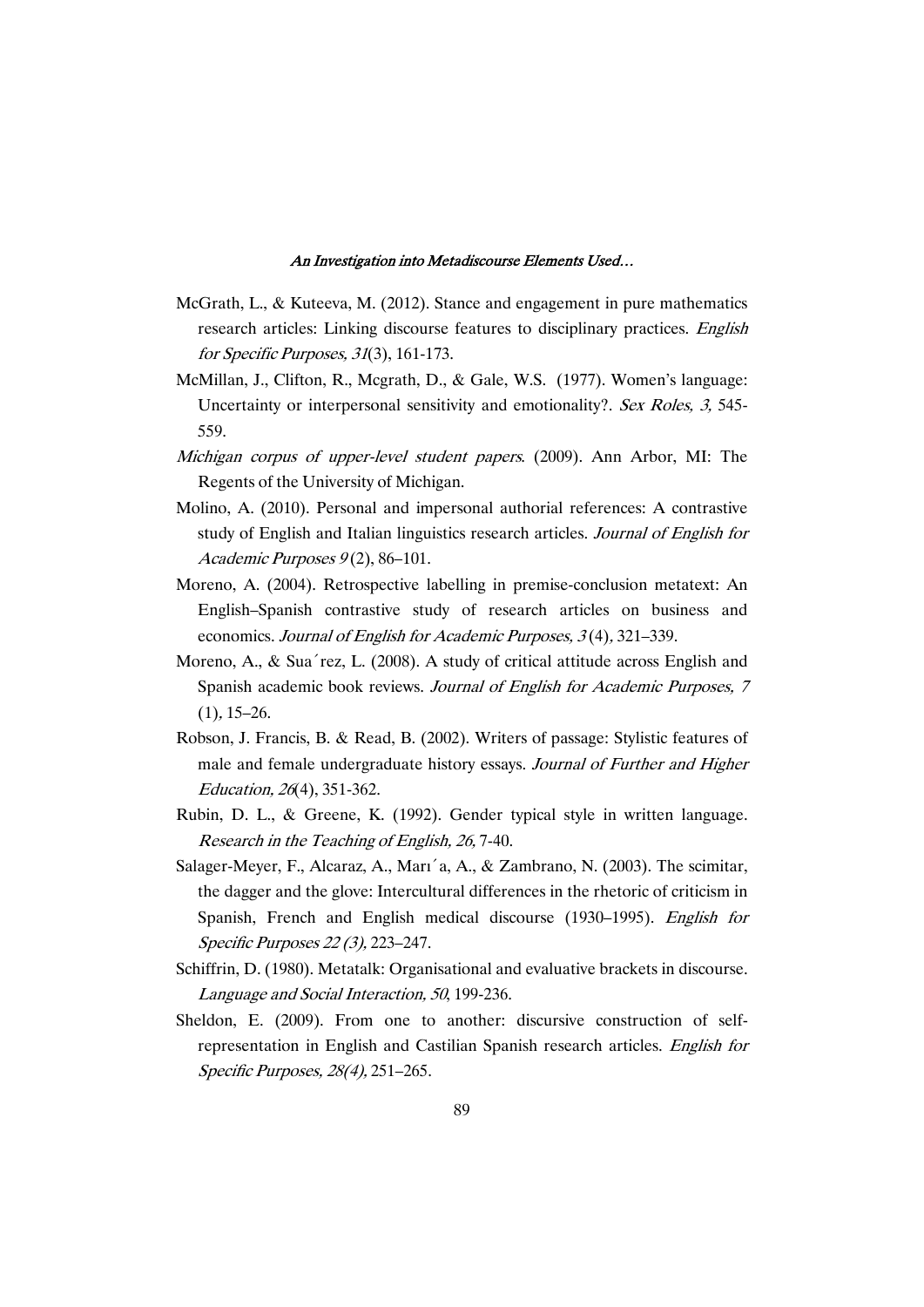- Silver, M. (2003) The stance of stance: A critical look at ways stance is expressed and modeled in academic discourse. Journal of English for Academic Purposes 2 (4), 359-374.
- Steffensen. M. S.,  $\&$  Cheng, X. (1996). Metadiscourse and text pragmatics: How students write after learning about metadiscourse. *Pragmatics and Language* Learning, 7, 153-170.
- Swales, J. (1990). Genre analysis: English for specific purpose in academic and research setting. New York: Cambridge University Press.
- Swales, J., &Van Bonn, S. (2007). Similarities and differences in French and English EAP research article abstracts: The case of ASP. In K. Flottum (Ed.), Language and discipline perspectives on academic discourse (pp. 275–294). Cambridge: Cambridge Scholars Press.
- Tannen, D. (1994). Talking from 9 to 5: How women's and men's conversational styles affect who gets heard, who gets credit, and what gets done at work. New York: William Morrow.
- Thompson, G., & Thetela, P. (1995). The sound of one hand clapping: The management of interaction in written discourse. TEXT,  $15(1)$ , 103-27.
- Thompson, G. (2001). Interaction in academic writing: Learning to argue with the reader. Applied Linguistics, 22(1), 58-78.
- Tse, P., & Hyland, K. (2006). Gender and discipline: Exploring metadiscourse variation in academic book reviews. In K. Hyland & M. Bondi (Eds.), Academic discourse across disciplines (pp. 177-202). Bern: Peter Lang.
- Tse, p., & Hyland, K. (2008). Robot Kung Fu: Gender and professional identity in biology and philosophy reviews. Journal of Pragmatics, 40, 1232-1248.
- Vande Kopple, W. J. (1985). Some explanatory discourse on metadiscourse. College Composition and Communication, 36, 82-93.
- Vande Kopple, W. J. (2002). Metadiscourse, discourse, and issues in composition and rhetoric. In E. Barton, & G. Stygall (Eds.), Discourse studies in composition. New York: Hampton Press.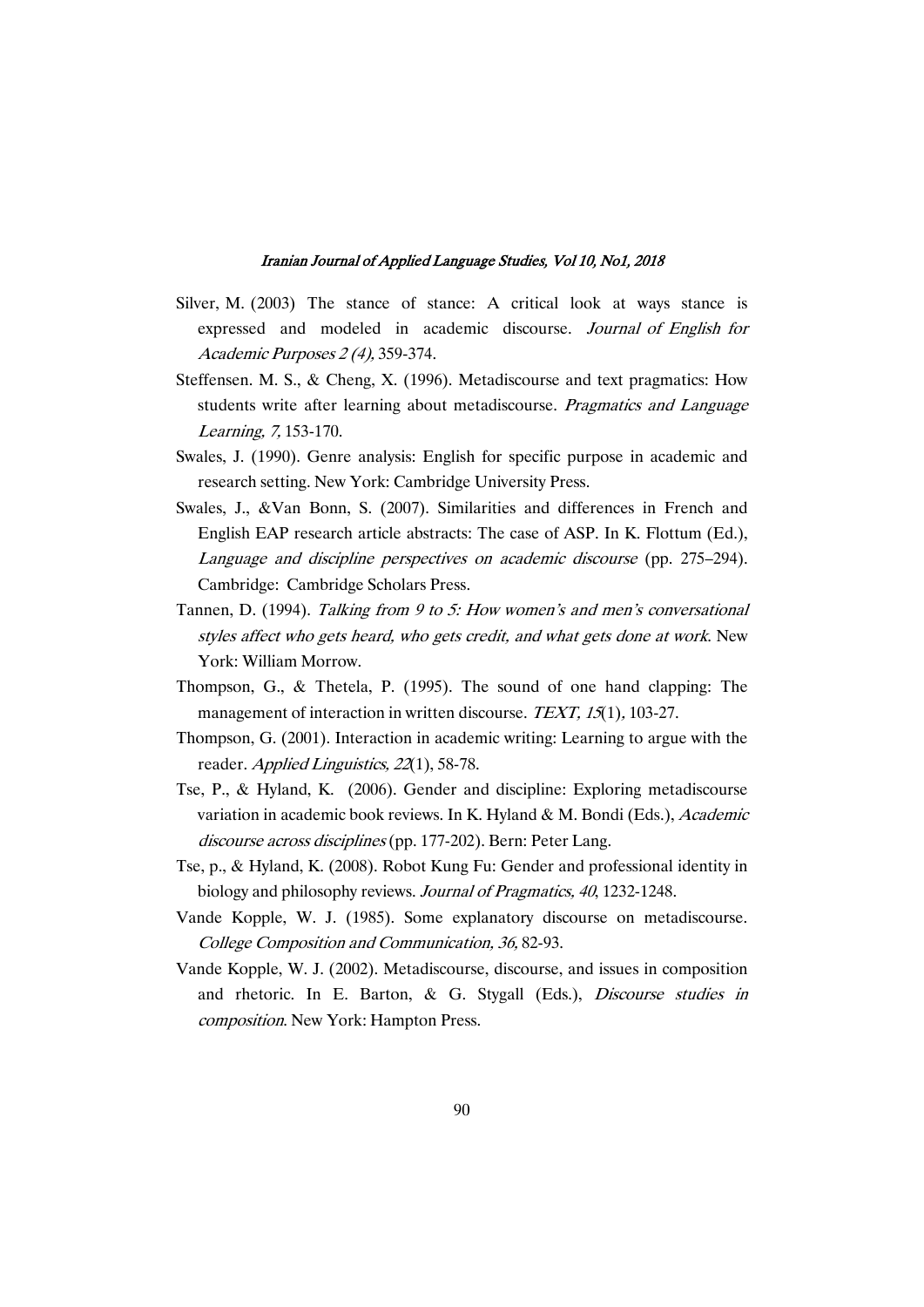- Vassileva, I. (2000). Who is the author? A Contrastive analysis of authorial presence in English, German, French, Russian and Bulgarian Academic Discourse. Asgard Verlag: Sankt Augustin.
- Vassileva, I. (2001). Commitment and detachment in English and Bulgarian academic writing. English for Specific Purposes  $20(1)$ , 83–102.
- Ventola, E., & Mauranen. A. (1991). Non–native writing and native revising of scientific articles. In E. Ventola (Eds.), *Functional and systemic linguistics:* Approaches and uses. Berlin, New York: Mouton de Gruyter.
- Widdowson, H. G. (1984). Explorations in applied linguistics 2. Oxford: Oxford University Press.

Williams, J. (1981). Style: Ten lessons in clarity and grace. Boston: Scott Foresman.

## AppendixA

Metadiscourse Markers According to Hyland (2005)

### Interactive Resources: help guide the reader through the text

#### 1. Transitional Markers: Express relations between clauses

Words to look for:

Accordingly, additionally, again, also, alternatively, although, and, accordingly, additionally, again, also, alternatively, although, and, as a consequence, as a results, At the same time, because, besides, but, by contrast, consequence, by the same token, consequently, conversely, equally, even though, further, furthermore, hence, however, in addition, in the same, leads, to likewise, moreover, nevertheless, nonetheless, on the contrary, rather, results in, similarly, since, still, thereby, though thus, whereas, while, yet

## 2. Frame Markers: refer to discourse acts, sequences and stages

Words to look for:

(in) chapter x, (in) part x (in) section x, (in) this section, finally, first, First of all, firstly, last, lastly, listing (a, b, c) next, numbering, second, subsequently, then, third, to begin, to start with, All in all, at this point, at this stage, by far, in brief, in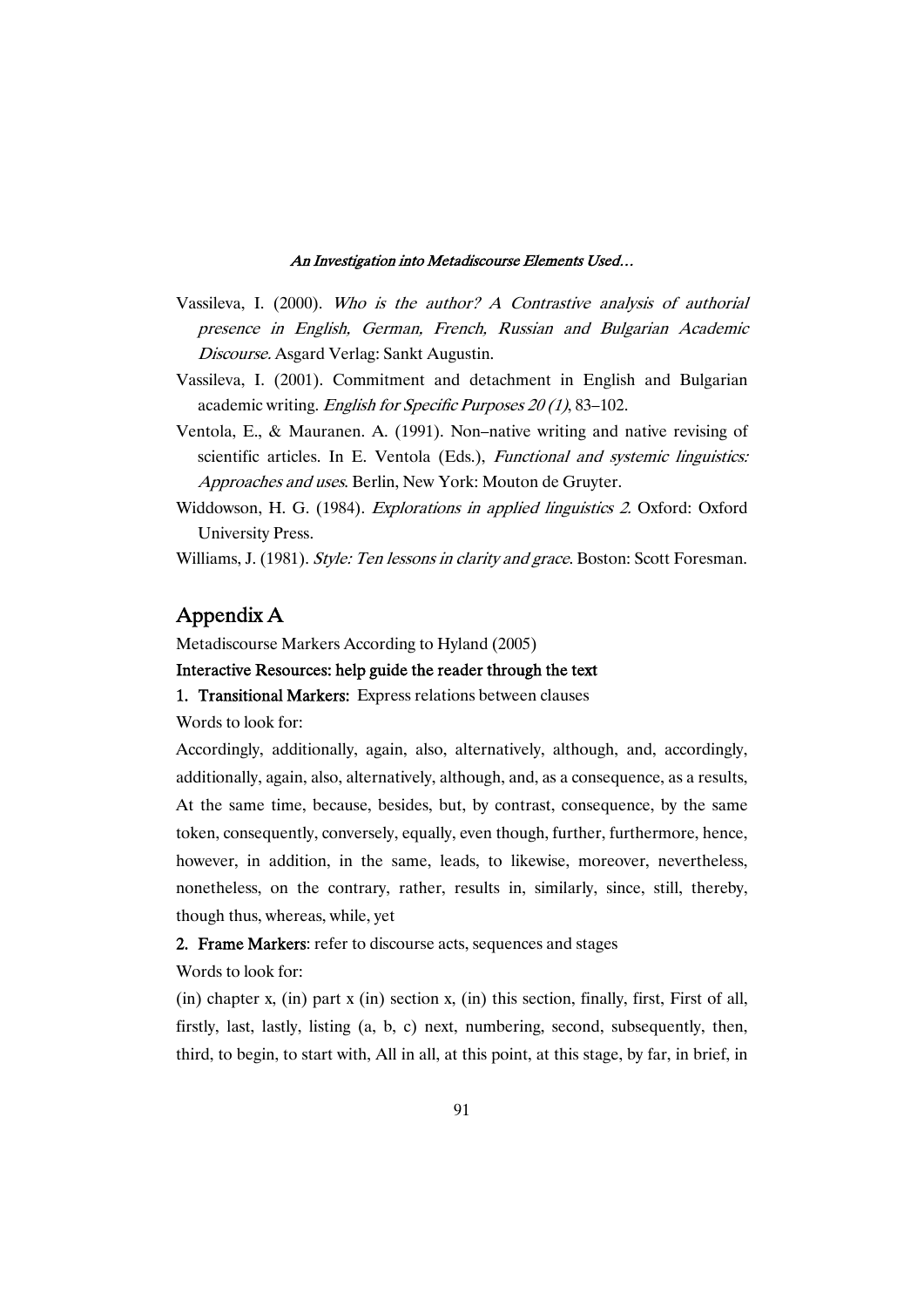conclusion, in short, in sum. overall, so far, thus far, to conclude, to repeat, to sum up, on the whole, now, In this chapter, in this part, in this section, aim, desire, focus, goal, intend to, intention, objective, purpose, seek to, want to, with to, would like to, I argue here, my purpose, Well, right, ok, now, let us return to, back to, digress, in regard to, move on, resume, return to revisit, shift to so, to look more closely, turn to with regards to:

### 3. Endophoric Markers—Refers to information in other parts of text

Words to look for:

In Chapters x, in part s, in section x, in the x chapter, in x part, in x section, in this part, in this section, example x, fig x, p, x, x above, x earlier,

4. Evidentials—refers to information in other texts

Words to look for:

Date, name, cite, quote, reference number, name, according to,

5. Code Glosses—elaborates propositional meaning

Words to look for:

(mm), as a matter of fact, called, defined as, e.g. for example, for instance, I mean, in fact, in other words, indeed, known as, namely, or, put another way, say, specifically, such as, that is to say, that means, via, which means,

### Interactional Resources: involves the reader in the text

1. Hedges—withhold comment and open dialogue

Words to look for:

about, almost, apparently, appear, approximately, argue, around, assume, broadly, certain amount, certain extent, certain level, claim, could, couldn't, doubt, essentially, estimate, fairly, feel, felt, frequently, from my perspective, generally, guess, indicate, in general in most cases, in my opinion, in my view, likely, mainly, may, maybe, might, often, on the whole, ought, perhaps, plausible, possible , probably, quite, rather, relatively, roughly, seems, should, sometimes, tend to, typical uncertain, unclear, unusual, would, wouldn't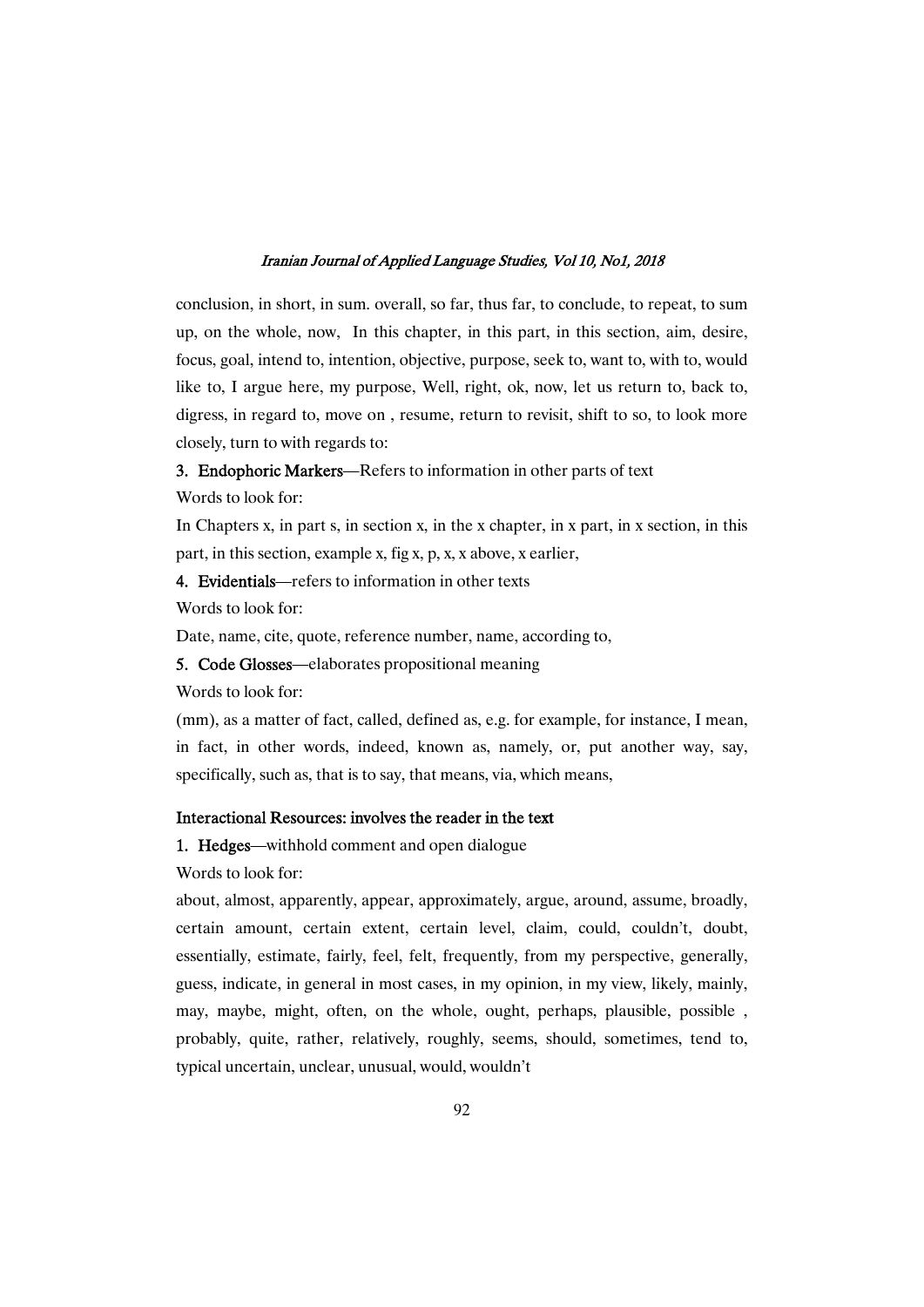#### 2. Boosters—emphasize certainty and closes dialogue

Words to look for:

have, beyond doubt, certain, clear, conclusively, decidedly, definitely, demonstrate, doubtless, established evident, find, found, in fact, incontestable, incontrovertible, indeed, indisputable, know, known, must, never, no doubt, obvious, of course, prove, realize really, show, sure, think thought, truly, Indicate

## 3. Attitude Markers—expresses writer's attitude toward the propositional information

Words to look for:

!, admittedly, agree, amaze, appropriate, astonish, correctly, curious, fortunate, hopeful, important, inappropriate, interesting, prefer, preferred, remarkable, shocked, striking, shocking, surprising, unbelievable, understandable, unexpected, unfortunate, unusual, usual

#### 4. Self Mention—explicit reference to the writer

Words to look for:

I, we, me, my, our, mine, us, the author, the author's the writer, the writer's

5. Engagement Marker—explicitly build relationship with reader

#### Words to look for:

Add, allow, analyze, apply arrange, asses, assume, by the way, calculate, choose, classify, compare, connect, consider, consult, contrast, define, demonstrate, determine, do not develop employ, ensure estimate, evaluate, find, follow, go, have to imagine, incidentally, increase, input, insert, integrate, key, let us, look at, mark, measure, mount, must, need to, note, notice, observe, one's order, ought our, pay, Picture, prepare, recall, recover, refer, regard, remember, remove, review, see, select, set, should show, suppose, state, take, think about, turn, us (inclusive)